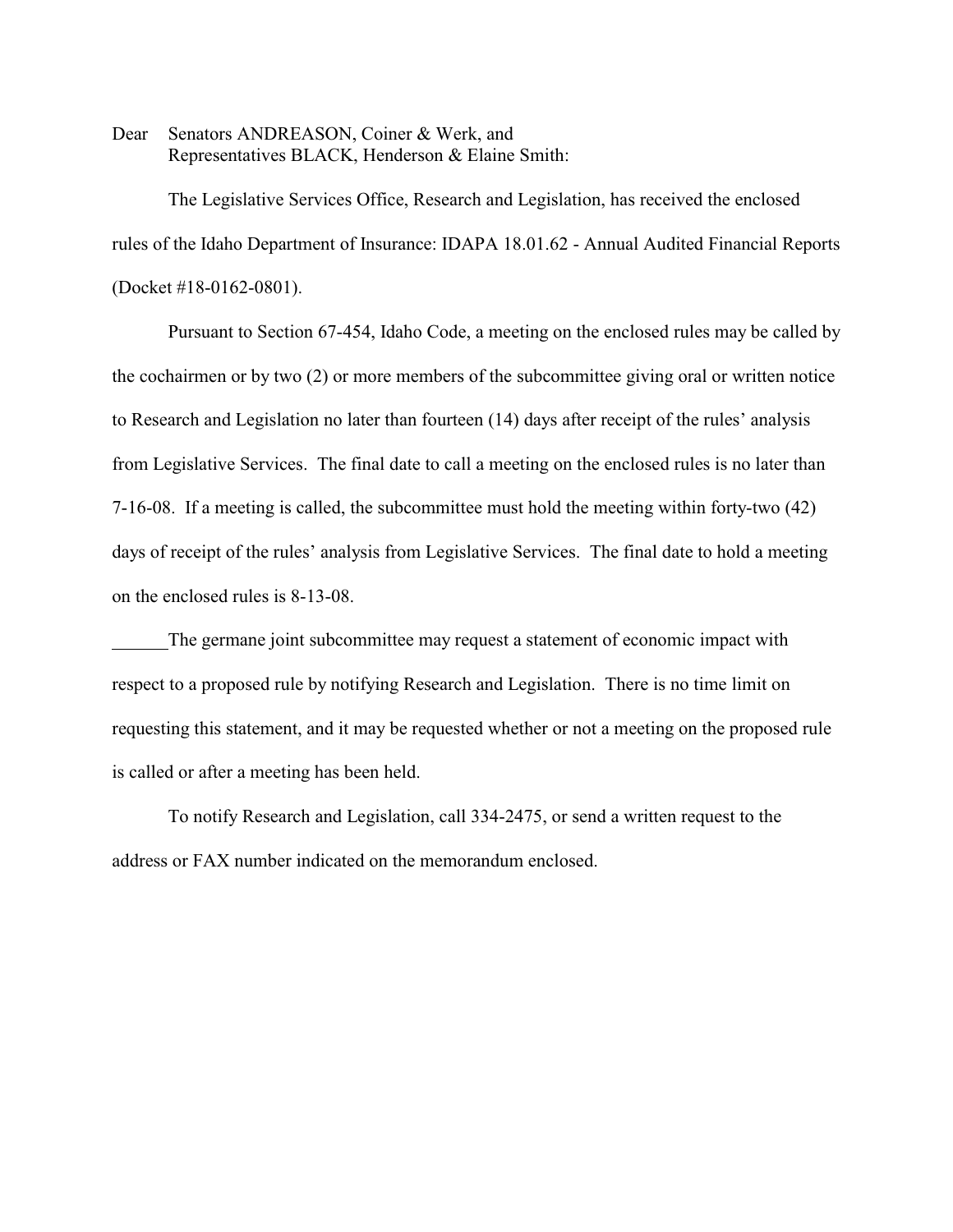# **MEMORANDUM**

TO: Subcommittees for Administrative Rules Review of the Senate Commerce and Human Resources Committee and the House Business Committee FROM: Eric Milstead, Principal Research Analyst DATE: June 23, 2008

SUBJECT: Idaho Department of Insurance - IDAPA 18.01.62 (Docket No. 18-0162-0801)

The Idaho Department of Insurance has submitted notice of proposed rulemaking at IDAPA 18.01.62 -- Annual Audited Financial Reports. According to the Department, negotiated rulemaking was not conducted because the changes reflected in the proposed rule are being made to adopt a model standard developed by the National Association of Insurance Commissioners (NAIC) with the participation of interested parties nationally.

The proposed rule requires that insurers comply with certain best practices consistent with the NAIC Model Audit Rule. These provisions are required to be in place by the year 2010 to meet NAIC Accreditation Standards. In short, the best practices relate to auditor independence, corporate governance and internal control over financial reporting.

The following appear to be the principal changes found in the proposed rule:

- Revises the definitional section of the rule. (See Proposed Rule, Section 010.)
- Provides for general requirements related to filings of financial reports and audit committee appointments. (See, Proposed Rule, Section 011.)
- Revises provisions relating to the qualifications of independent certified public accountants. (See Proposed Rule, Section 014.)
- C Revises provisions relating to consolidated or combined audits. (See Proposed Rule, Section 015.)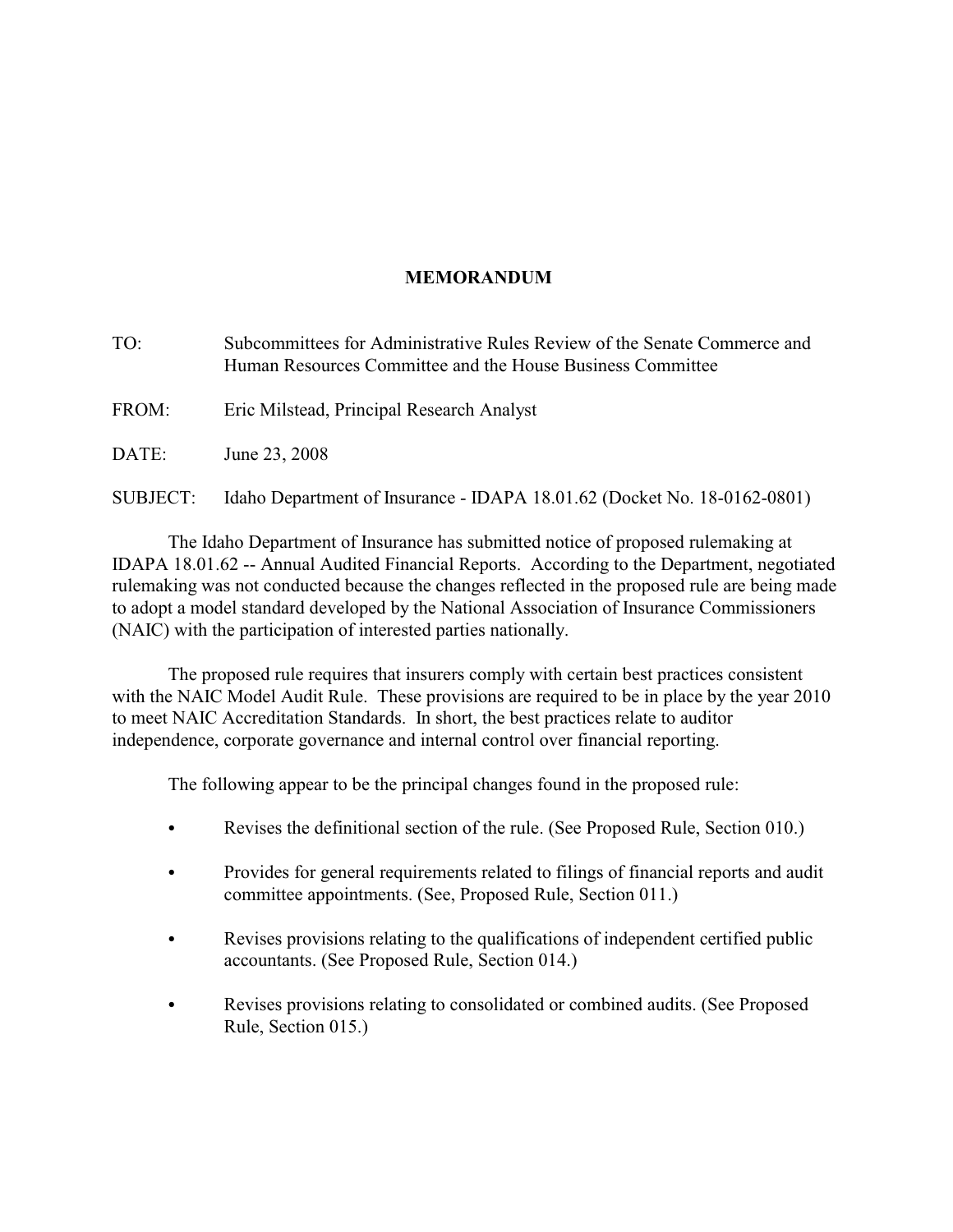- Provides for specific communication of internal control related matters noted in an audit. (See Proposed Rule, Section 018.)
- Provides specific requirements for audit committees. (See Proposed Rule, Section 021.) We note a minor typographical error in the title of Section 021. It appears the word "Committees" is misspelled.
- The proposed rule governs the conduct of an insurer in connection with the preparation of required reports and documents as well as providing specific provisions relating to management's report of internal controls over financial reporting. (See, Proposed Rule, Sections 022 and 023.)
- Finally, the proposed rule provides for alternate effective dates for different sections of the rule. (See Proposed Rule, Section 24.)

It appears that the proposed rule has been promulgated within the scope of authority granted to the Department of Insurance under section 41-211, Idaho Code.

cc: William W. Deal, Director, & Martha Smith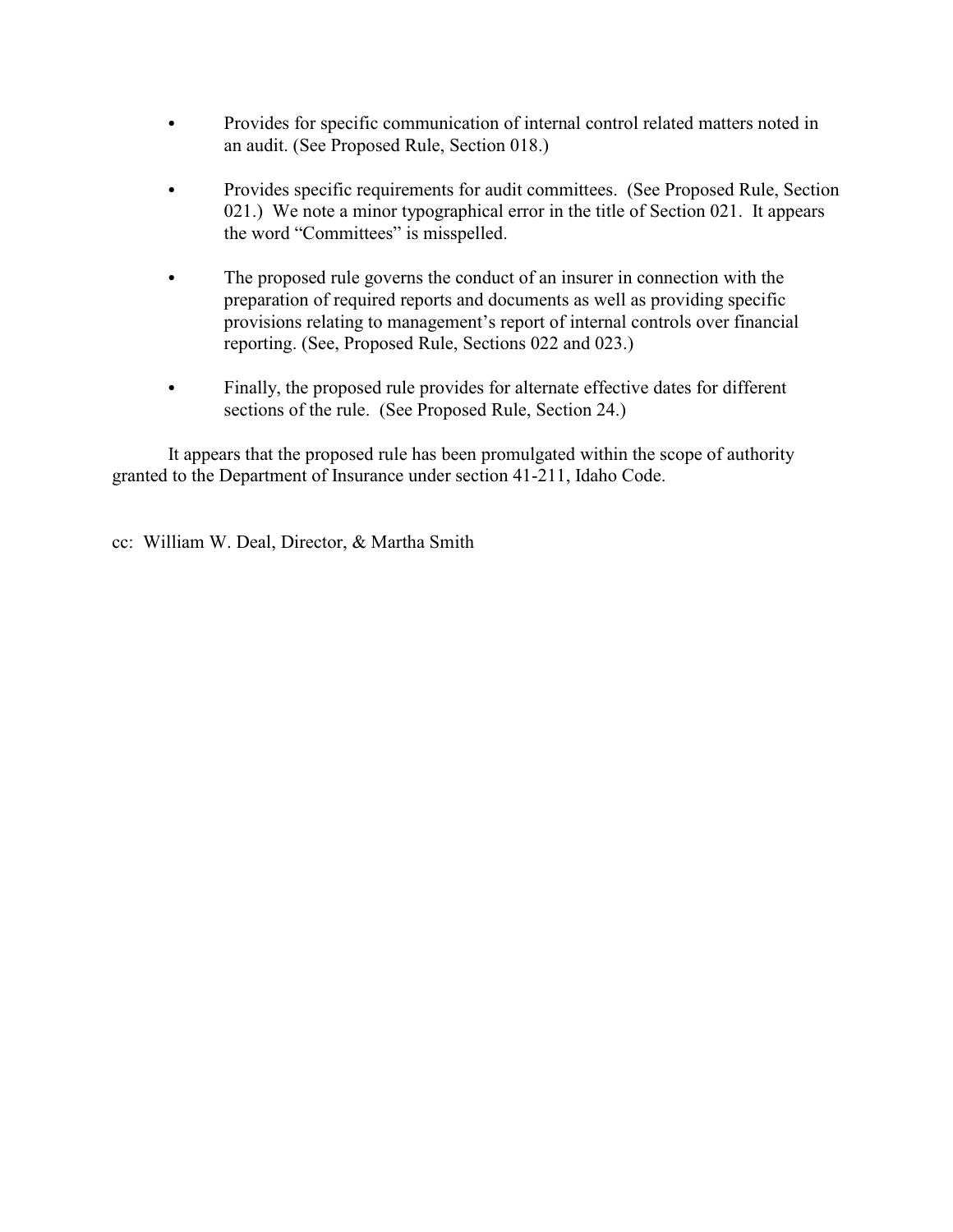# **IDAPA 18 - DEPARTMENT OF INSURANCE**

## **18.01.62 - ANNUAL AUDITED FINANCIAL REPORTS**

#### **DOCKET NO. 18-0162-0801**

#### **NOTICE OF RULEMAKING - PROPOSED RULE**

**AUTHORITY:** In compliance with Section 67-5221(1), Idaho Code, notice is hereby given that this agency has initiated proposed rulemaking procedures. The action is authorized pursuant to Section 41-211, Idaho Code.

**PUBLIC HEARING SCHEDULE:** Public hearing(s) concerning this rulemaking will be scheduled if requested in writing by twenty-five (25) persons, a political subdivision, or an agency, not later than July 16, 2008.

The hearing site(s) will be accessible to persons with disabilities. Requests for accommodation must be made not later than five  $(5)$  days prior to the hearing, to the agency address below.

**DESCRIPTIVE SUMMARY:** The following is a nontechnical explanation of the substance and purpose of the proposed rulemaking:

The rule is being renamed "Annual Financial Reporting" and revised to require that insurers comply with certain best practices related to auditor independence, corporate governance and internal control over financial reporting. These amendments are necessary in order to comply with the National Association of Insurance Commissioners (NAIC) Model Audit Rule, which is required to be in place by 2010 for states to meet NAIC Accreditation Standards. The amendments also include changes to conform the rule to Office of Administrative Rules guidelines.

**FEE SUMMARY:** The following is a specific description of the fee or charge imposed or increased: N/A

**FISCAL IMPACT:** The following is a specific description, if applicable, of any negative fiscal impact on the state general fund greater than ten thousand dollars (\$10,000) during the fiscal year: N/A

**NEGOTIATED RULE MAKING:** In compliance with IDAPA 04.11.01.811, negotiated rule making was not conducted because this change is being made in order to adopt a model standard developed by the NAIC with the participation of interested parties nationally.

**ASSISTANCE ON TECHNICAL QUESTIONS, SUBMISSION OF WRITTEN COMMENTS:** For assistance on technical questions concerning this proposed rule, contact Martha Smith, Senior Financial Examiner, Idaho Department of Insurance, at 208/334-4315.

Anyone may submit written comments regarding this proposed rule making. All written comments must be directed to the undersigned and must be delivered on or before July 23, 2008.

DATED this 30th day of May, 2008.

William W. Deal **Director** Idaho Department of Insurance 700 West State Street, 3rd Floor Boise, ID 83720-0043 208-334-4250 (Voice) 208-334-4398 (Fax)

## **THE FOLLOWING IS THE TEXT OF DOCKET NO. 18-0162-0801**

**Idaho Administrative Bulletin Page 14 July 2, 2008 - Vol. 08-7**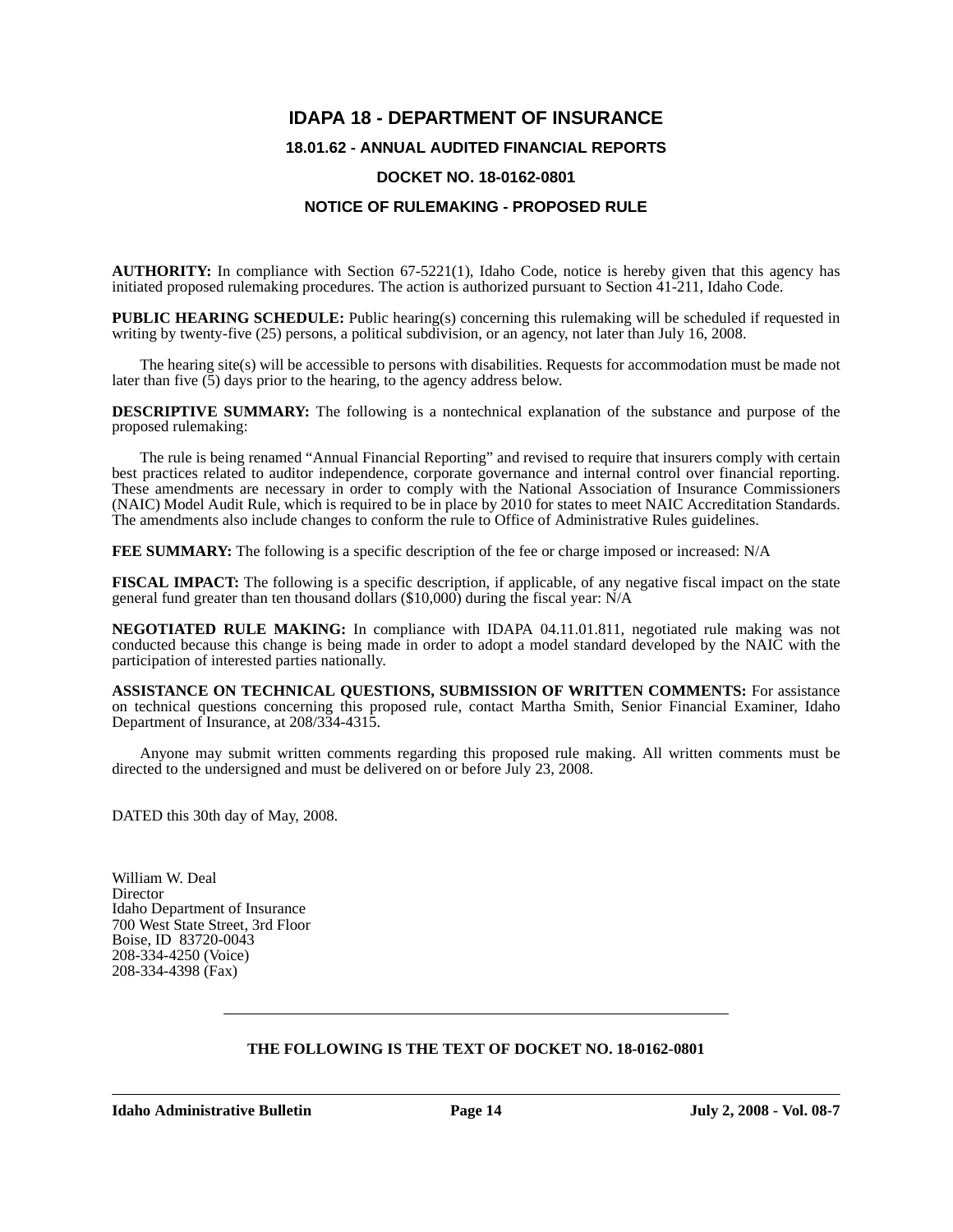#### **IDAPA 18 TITLE 01 CHAPTER 62**

## **18.01.62 - ANNUAL** *AUDITED* **FINANCIAL REPORT***S***ING**

#### **001. TITLE AND SCOPE.**

## **01. Title**. This rule shall be cited as IDAPA 18.01.62, "Annual Financial Reporting."

**02. Scope**. The purpose of this rule is to improve the Idaho Insurance Department's surveillance of the financial condition of insurers by requiring (1) an annual *examination by independent certified public accountants* audit of the financial statements reporting the financial position and the results of operations of insurers by independent certified public accountants, (2) Communication of Internal Control Related Matters Noted in an Audit, and (3) Management's Report of Internal Control over Financial Reporting. Every insurer as defined in Section 010*4* shall be subject to this rule *chapter*. Insurers having direct premiums written in this state of less than one million dollars (\$1,000,000) in any calendar year and less than one thousand (1,000) policyholders or certificate holders of direct<del>/y</del> written policies nationwide at the end of such calendar year shall be exempt from this rule for such year (unless the director makes a specific finding that compliance is necessary for the director to carry out statutory responsibilities) except that insurers having assumed premiums pursuant to contracts *and/*or treaties of reinsurance of one million dollars (\$1,000,000) or more, or both, will not be so exempt. Foreign or alien insurers filing the *a*Audited financial report*s* in another state, pursuant to *such* that other state's requirement for filing of *a*Audited financial reports which has been found by the director to be substantially similar to the requirements herein, are exempt from Section 011 through Section 020 of *this* these rules *chapter* if conditions of Subsection 001.02.a. or 001.02.b., of these rules apply:<br>  $\left(7+93\right)$ these rules apply:

*01***a.** *Filing of Audited Financial Report, Report on Significant Deficiencies in Internal Controls, and Accountant's Letter of Qualification.* A copy of the Audited *F*financial *R*report, *Report on Significant Deficiencies in Internal Controls* Communication of Internal Control Related Matters Noted in an Audit, and the Accountant's Letter of Qualifications *which* that are filed with *such* the other state are filed with the *D*director in accordance with the filing dates specified in Sections 011, 018, and 019 respectively (Canadian insurers may submit accountants' reports as filed with the *Canadian Dominion Department of Insurance* Office of the Superintendent of Financial Institutions, Canada). Institutions, Canada).

*02***b.** *Filing of Notification of Adverse Financial Condition Report.* A copy of any Notification of Adverse Financial Condition Report filed with *such* the other state is filed with the director within the time specified in Section 017. This rule *chapter* shall not prohibit, preclude or in any way limit the *D*director of Insurance from ordering, conducting *and/*or performing examinations of insurers pursuant to the provisions of Title 41 of the Idaho Code and the rules and of the Idaho Department of Insurance and the practices and procedures of the Idaho Department of Insurance.  $\frac{(7-1-93)}{(7-1-93)}$ Department of Insurance.

Foreign or alien insurers required to file Management's Report of Internal Control over Financial Reporting in another state are exempt from filing the Report in this state provided the other state has substantially similar reporting requirements and the Report is filed with the director of the other state within the time specified.

 $($  )

**d.** This chapter shall not prohibit, preclude or in any way limit the director of Insurance from ordering, conducting or performing examinations of insurers pursuant to the provisions of Title 41 of the Idaho Code and the rules of the Idaho Department of Insurance and the practices and procedures of the Idaho Department of Insurance.

 $($  )

# **002. WRITTEN INTERPRETATIONS.**

In accordance with Section  $67-5201(19)(b)(iv)$ , Idaho Code, this agency may have written statements which pertain to the interpretation of these rules, or to the documentation of compliance with these rules. These documents will be

**Idaho Administrative Bulletin Page 15 July 2, 2008 - Vol. 08-7**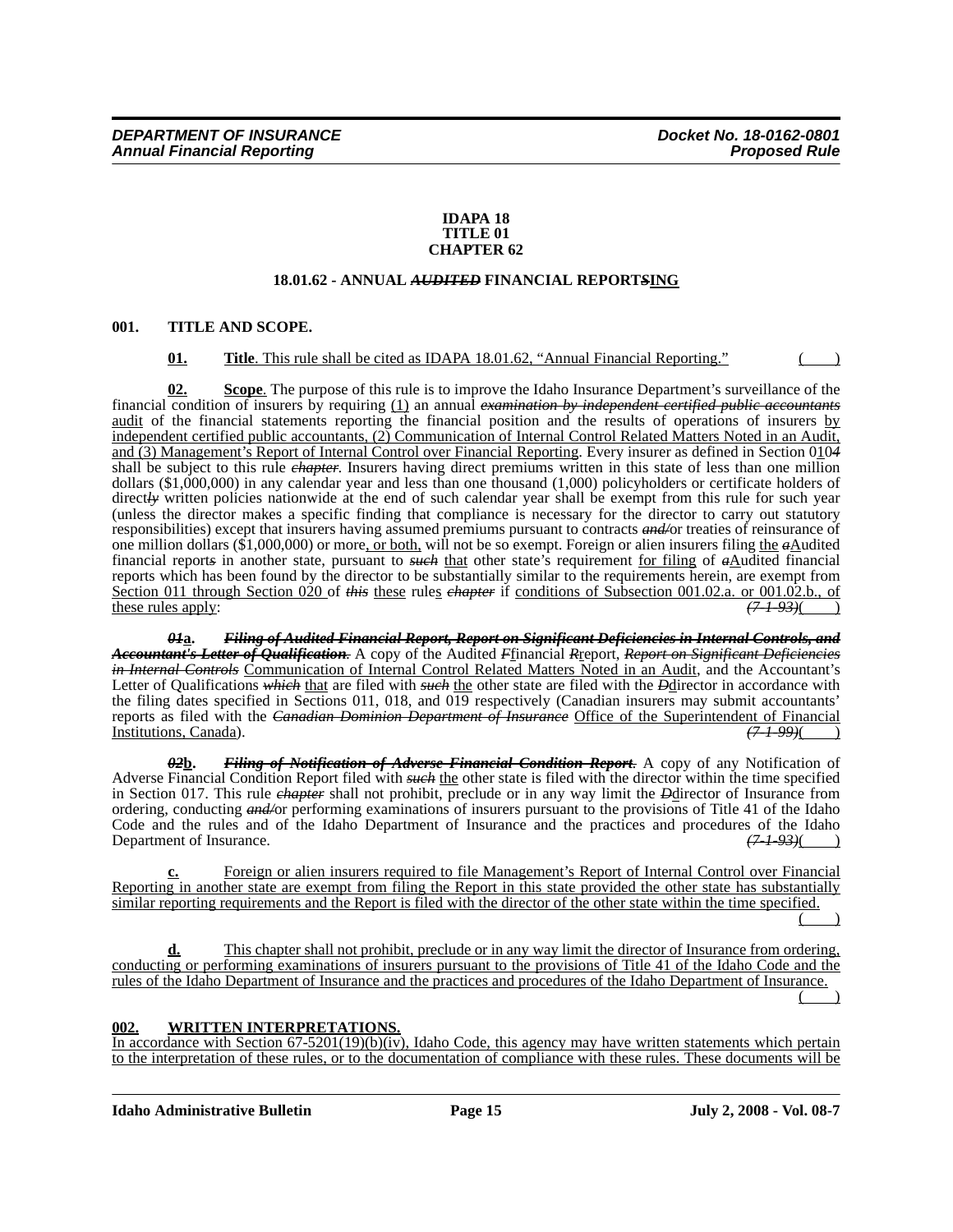|             | <b>DEPARTMENT OF INSURANCE</b><br><b>Annual Financial Reporting</b> | Docket No. 18-0162-0801<br><b>Proposed Rule</b>                                                                                                                                                                                                                                                                    |                     |  |
|-------------|---------------------------------------------------------------------|--------------------------------------------------------------------------------------------------------------------------------------------------------------------------------------------------------------------------------------------------------------------------------------------------------------------|---------------------|--|
|             |                                                                     | available for public inspection and copying in accordance with the public records act.                                                                                                                                                                                                                             |                     |  |
| 003.        |                                                                     | <b>ADMINISTRATIVE APPEALS.</b><br>All administrative appeals shall be governed by Title 41, Chapter 2, Idaho Code, and the Idaho Administrative<br>Procedure Act, Title 67, Chapter 52, Idaho Code, and IDAPA 04.11.01, "Idaho Rules of Administrative Procedure of<br>the Attorney General - General Provisions." |                     |  |
| 004.        |                                                                     | <b>INCORPORATION BY REFERENCE.</b>                                                                                                                                                                                                                                                                                 |                     |  |
|             | 01.                                                                 | <b>Publications of the National Association of Insurance Commissioners (NAIC).</b> The following<br>publications of the National Association of Insurance Commissioners (NAIC) are incorporated by reference:                                                                                                      |                     |  |
|             | a.                                                                  | The Annual Statement Instructions;                                                                                                                                                                                                                                                                                 |                     |  |
|             | <u>b.</u>                                                           | The Accounting Practices and Procedures Manual; and                                                                                                                                                                                                                                                                |                     |  |
|             | <u>c.</u>                                                           | The Financial Condition Examiners Handbook.                                                                                                                                                                                                                                                                        |                     |  |
| reference:  | 02.                                                                 | <b>Promulgations by the American Institute of Certified Public Accountants (AICPA).</b> The<br>following promulgations by the American Institute of Certified Public Accountants (AICPA) are incorporated by                                                                                                       |                     |  |
|             | <u>a.</u>                                                           | The Professional Standards of the AICPA; and                                                                                                                                                                                                                                                                       |                     |  |
|             | b.                                                                  | The Statement on Auditing Standards (SAS).                                                                                                                                                                                                                                                                         |                     |  |
|             | 03.                                                                 | <b>Subchapter E - Rules of Professional Conduct, Sections 400 through 499.</b> The Idaho Board of<br>Accountancy Rules, IDAPA 01.01.01, "Idaho Accountancy Rules."                                                                                                                                                 |                     |  |
| 005.        |                                                                     | <b>OFFICE -- OFFICE HOURS -- MAILING ADDRESS, STREET ADDRESS AND WEB SITE.</b>                                                                                                                                                                                                                                     |                     |  |
|             | 01.<br>and legal $\overline{\text{hol}}$ days.                      | <b>Office Hours.</b> The Department of Insurance is open from 8 a.m. to 5 p.m. except Saturday, Sunday                                                                                                                                                                                                             |                     |  |
|             | 02.                                                                 | <b>Mailing Address.</b> The department's mailing address is: Idaho Department of Insurance, P.O. Box<br>83720, Boise, ID 83720-0043.                                                                                                                                                                               |                     |  |
| 83702-0043. | 03.                                                                 | Street Address. The principal place of business is 700 West State Street, 3rd Floor, Boise, Idaho                                                                                                                                                                                                                  |                     |  |
|             | <u>04.</u>                                                          | Web Site Address. The department's web address is http://www.doi.idaho.gov.                                                                                                                                                                                                                                        |                     |  |
| 006.        | 3, Idaho Code.                                                      | PUBLIC RECORDS ACT COMPLIANCE.<br>Any records associated with these rules are subject to the provisions of the Idaho Public Records Act, Title 9, Chapter                                                                                                                                                          |                     |  |
|             | $0027. - 0039.$                                                     | (RESERVED).                                                                                                                                                                                                                                                                                                        |                     |  |
| 0104.       |                                                                     | DEFINITIONS.                                                                                                                                                                                                                                                                                                       |                     |  |
|             | θł.                                                                 | <b>Audited Financial Report.</b> "Audited financial report" means and includes those items specified in<br>Section 012 of this chapter.                                                                                                                                                                            | <del>(7-1-93)</del> |  |

**0***2***1. Accountant and Independent Certified Public Accountant**. "Accountant" *and* or "Independent Certified Public Accountant" means an independent certified public accountant or accounting firm in good standing with the American Institute of *CPAs* Certified Public Accountants [AICPA] and in all states in which they are licensed to practice; for Canadian and British companies, it means a Canadian-chartered or British-chartered accountant.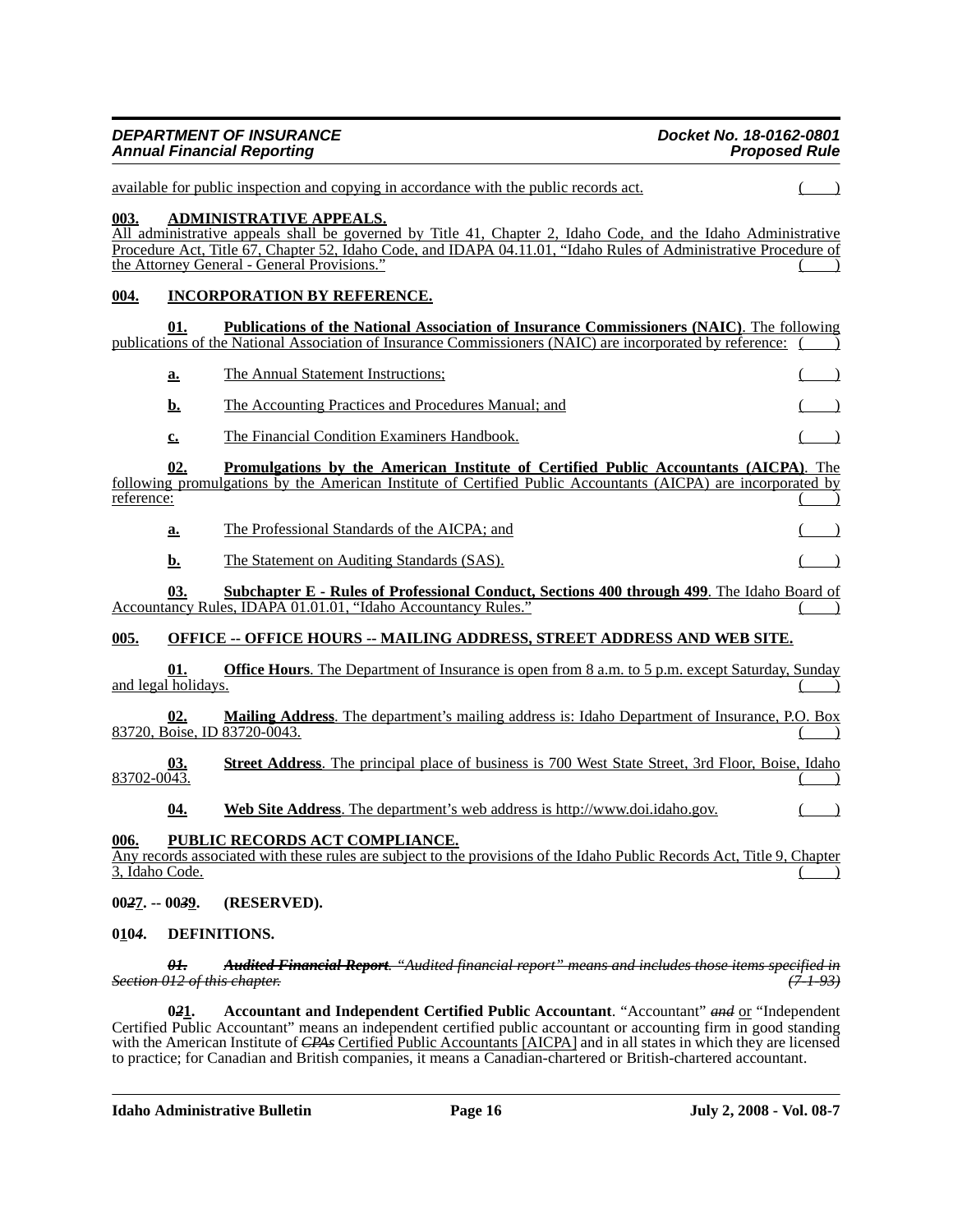## *(7-1-99)*( )

**02. Affiliate**. An "affiliate" of, or person "affiliated" with, a specific person, is a person that directly, or indirectly through one (1) or more intermediaries, controls, or is controlled by, or is under common control with, the person specified.

**03. Audit Committee**. "Audit committee" means a committee (or equivalent body) established by the board of directors of an entity for the purpose of overseeing the accounting and financial reporting processes of an insurer or Group of insurers, and audits of financial statements of the insurer or Group of insurers. The Audit committee of any entity that controls a Group of insurers may be deemed to be the Audit committee for one (1) or more of these controlled insurers solely for the purposes of this chapter at the election of the controlling person. Refer to Subsection 021.05 of these rules, for exercising this election. If an Audit committee is not designated by the insurer, the insurer's entire board of directors shall constitute the Audit committee.

**04. Audited Financial Report**. "Audited financial report" means and includes those items specified in Section  $\overline{012}$  of this chapter.

**0***4***5. Indemnification**. "Indemnification" means an agreement of indemnity or a release from liability where the intent or effect is to shift or limit in any manner the potential liability of the person or firm for failure to adhere to applicable auditing or professional standards, whether or not resulting in part from knowing or other misrepresentations made by the insurer or its representatives. (5-3-03)

**06. Independent Board Member**. "Independent board member" has the same meaning as described in Subsection  $021.03$  of these rules.

**0***3***7. Insurer**. "Insurer" means a licensed insurer as defined in Section 41-110, Idaho Code; hospital and professional service corporation*s* as defined in Chapter 34, Title 41, Idaho Code; hospital liability trust*s* as defined in Chapter 37, Title 41, Idaho Code; managed care organization*s* as defined in Chapter 39, Title 41, Idaho Code; selffunded health care plans as defined in Chapter 40, Title 41, Idaho Code; Joint Public Agency Self-Funded Health Care Plan as defined in Title 41, Chapter 41, Idaho Code; county mutual*s* as defined in Title 41, Chapter 31, Idaho Code; reciprocal insurer*s* as defined in Chapter 29, Title 41, Idaho Code; fraternal benefit societ*ies*y as defined in Chapter 31, Title 41, Idaho Code; and authorized/accredited reinsurer*s* as defined in Section 41-514(b), Idaho Code. *(7-1-99)*( )

**08. Group of Insurers**. "Group of insurers" means those licensed insurers included in the reporting requirements of Title 41, Chapter 38, Idaho Code, or a set of insurers as identified by management, for the purpose of assessing the effectiveness of Internal control over financial reporting.

**09. Internal Control over Financial Reporting**. "Internal control over financial reporting" means a process effected by an entity's board of directors, management and other personnel designed to provide reasonable assurance regarding the reliability of the financial statements, such as those items specified in Subsections 012.02 through 012.07 of these rules, and includes those policies and procedures that:

Pertain to the maintenance of records that, in reasonable detail, accurately and fairly reflect the transactions and dispositions of assets;

**b.** Provide reasonable assurance that transactions are recorded as necessary to permit preparation of the financial statements, such as those items specified in Subsections 012.02 through 012.07 of these rules, and that receipts and expenditures are being made only in accordance with authorizations of management and directors; and

 $($  )

**c.** Provide reasonable assurance regarding prevention or timely detection of unauthorized acquisition, use or disposition of assets that could have a material effect on the financial statements, such as those items specified in Subsections  $012.02$  through  $012.07$  of these rules.

**10. SEC**. "SEC" means the United States Securities and Exchange Commission.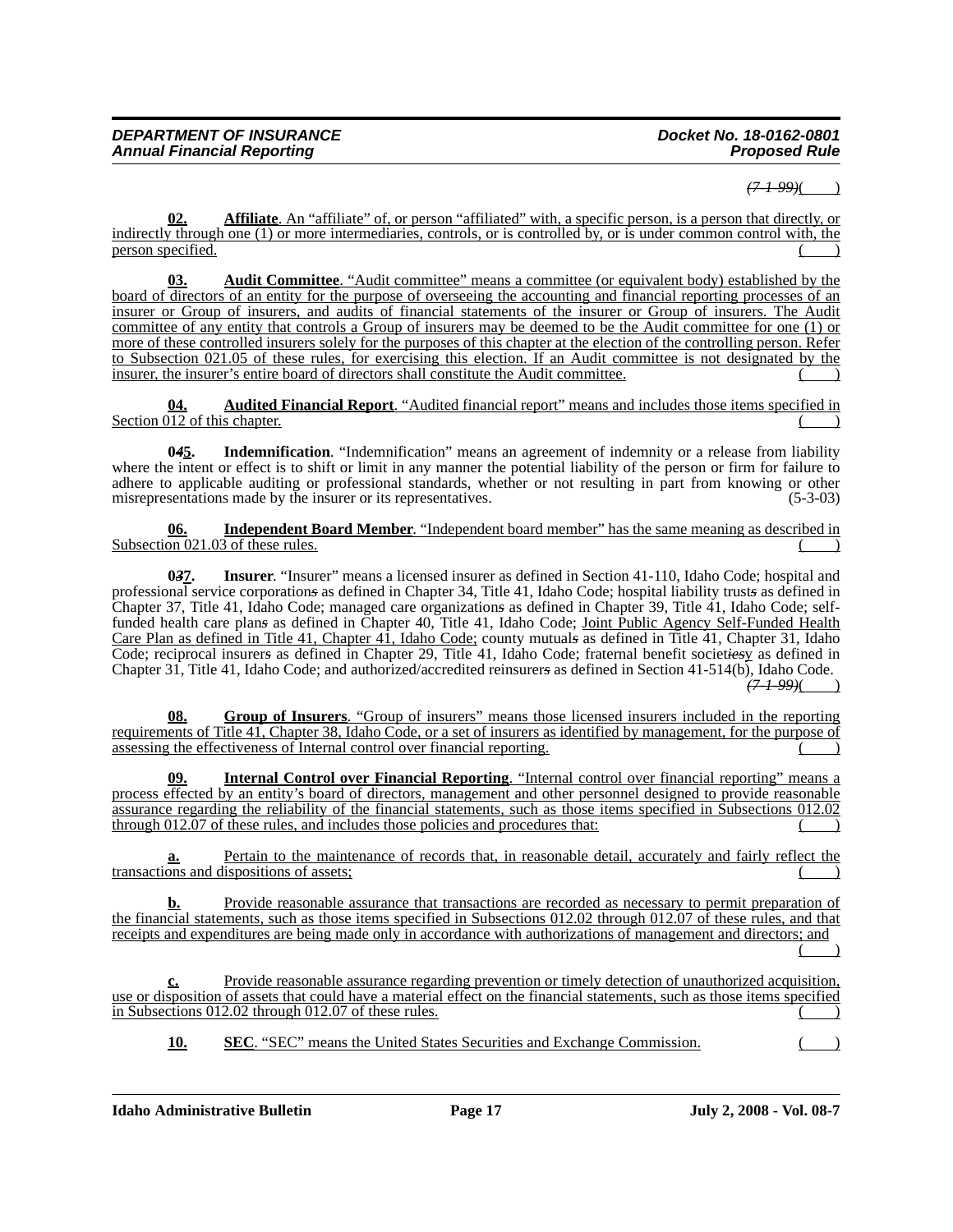## *DEPARTMENT OF INSURANCE Docket No. 18-0162-0801* **Annual Financial Reporting**

**11. Section 404**. "Section 404" means Section 404 of the Sarbanes-Oxley Act of 2002 and the SEC's rules and regulations promulgated thereunder.

**12. Section 404 Report**. "Section 404 Report" means management's report on "internal control over financial reporting" as defined by the SEC and the related attestation report of the independent certified public accountant as described in Section 3A.

**13. SOX Compliant Entity**. "SOX Compliant Entity" means an entity that either is required to be compliant with, or voluntarily is compliant with, all of the following provisions of the Sarbanes-Oxley Act of 2002:  $($ 

**a.** The preapproval requirements of Section 201 (Section 10A(i) of the Securities Exchange Act of 1934); ( )

**b.** The Audit committee independence requirements of Section 301 (Section 10A(m)(3) of the Securities Exchange Act of 1934); and

**c.** The Internal control over financial reporting requirements of Section 404 (Item 308 of SEC Regulation S-K).

#### *005. -- 010. (RESERVED).*

#### **011. GENERAL REQUIREMENTS RELATED TO FILING AND EXTENSIONS FOR FILING OF ANNUAL AUDITED FINANCIAL REPORTS AND AUDIT COMMITTEE APPOINTMENT.**

**01. Annual Audit Filing Date**. All insurers shall have an annual audit by an independent certified public accountant and shall file an  $a\Delta$ udited financial report with the director on or before June 1 for the year ended December 31 immediately preceding. The *D*director may require an insurer to file an audited financial report earlier than June 1 with ninety  $(90)$  days advance notice to the insurer.

**Request for Extension.** Extensions of the June 1 filing date may be granted by the director for thirty (30) day periods upon a showing by the insurer and its independent certified public accountant of the reasons for requesting such extension and determination by the director of good cause for an extension. The request for extension must be submitted in writing not less than ten (10) days prior to the due date in sufficient detail to permit the director to make an informed decision with respect to the requested extension.  $(7.198)(7.198)(7.19$ the director to make an informed decision with respect to the requested extension.  $(7.1-98)$   $(7.1-98)$ 

**03. Management's Report of Internal Control over Financial Reporting**. If an extension is granted in accordance with the provisions in Subsection 011.02 of these rules, a similar extension of thirty (30) days is granted to the filing of Management's Report of Internal Control over Financial Reporting.

**Designation of Audit Committee**. Every insurer required to file an annual Audited financial report pursuant to this chapter shall designate a group of individuals as constituting its Audit committee, as defined in Section 010. The Audit committee of an entity that controls an insurer may be deemed to be the insurer's Audit committee for purposes of this regulation at the election of the controlling person.

## **012. CONTENTS OF ANNUAL AUDITED FINANCIAL REPORT.**

The *A*annual Audited *F*financial *R*report shall report the financial position of the insurer as of the end of the most recent calendar year and the results of its operations, cash flows and changes in capital and surplus for the year then ended in conformity with statutory accounting practices prescribed, or otherwise permitted, by the Department of Insurance of the state of domicile. The annual Audited *F*financial *R*report shall include the following: *(7-1-93)*( )

**01.** Report of <u>Independent</u> Certified Public Accountant. Report of independent certified public  $\frac{(71.93)}{(71.93)}$  $\frac{(71.93)()}{}$ 

- **02. Balance Sheet**. Balance sheet reporting admitted assets, liabilities, capital and surplus; (7-1-93)
- **03. Statement of Operations**. Statement of operations; (7-1-93)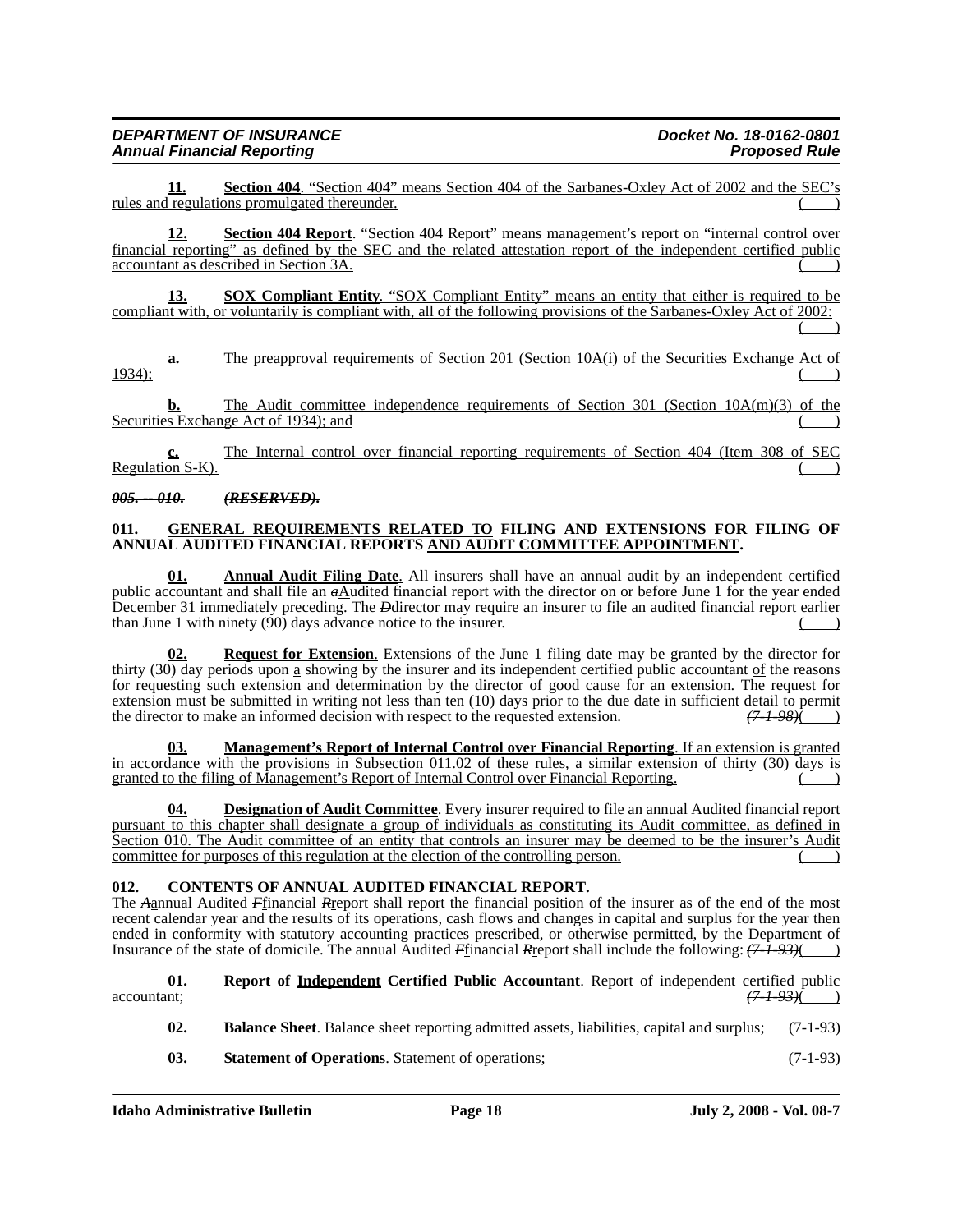**04.** Statement of Cash Flows. Statement of cash flows;

**05. Statement of Changes in Capital and Surplus**. Statement of changes in capital and surplus; (7-1-93)

**06. Notes to Financial Statements**. These notes shall be those required by the appropriate NAIC Annual Statement Instructions and NAIC Accounting Practices and Procedures Manual. The notes shall *also* include a reconciliation of differences, if any, between the audited statutory financial statements and the *A*annual *S*statement filed pursuant to Section 41-335, Idaho Code, or other applicable section of Idaho Code with a written description of the nature of these differences.  $(71-99)$  ( the nature of these differences.

**07. Form of Financial Statements**. The financial statements included in the Audited *F*financial *R*report shall be prepared in a form and using language and groupings substantially the same as the relevant sections of the *A*annual *S*statement of the insurer filed with the director, and the financial statement shall be comparative, presenting the amounts as of December 31 of the current year and the amounts as of the immediately preceding December 31. (However, in the first year in which an insurer is required to file an audited financial report, the comparative data may be omitted.)  $(7-1-93)($ comparative data may be omitted.)

## **013. DESIGNATION OF INDEPENDENT CERTIFIED PUBLIC ACCOUNTANT.**

**01. Registration with the Director**. Each insurer required by this rule to file an annual  $a\Delta u$  dited financial report must within sixty (60) days after becoming subject to *such* the requirement, register with the *Pedirector* in writing the name and address of the independent certified public accountant or accounting firm *(generally referred to in this rule as the "accountant")* retained to conduct the annual audit set forth in this rule. Insurers not retaining an independent certified public accountant on the effective date of *this* these rules shall register the name and address of their retained independent certified public accountant not less than six (6) months before the date when the first  $a\Delta$ udited financial report is to be filed.

**Letter of Awareness**. The insurer shall obtain a letter from the accountant, and file a copy with the director stating that the accountant is aware of the provisions of the Insurance Code and the Rules of the Insurance Department of the state of domicile that relate to accounting and financial matters and affirming that he will express his opinion on the financial statements in terms of their conformity to the statutory accounting practices prescribed or otherwise permitted by that Department, specifying such exceptions as he may believe appropriate. ( )

**03. Dismissal or Resignation**. If an accountant who was the accountant for the immediately preceding filed *a*Audited financial report is dismissed or resigns, the insurer shall within five (5) business days notify the Department of this event. The insurer shall also furnish the director with a separate letter within ten (10) business days of the above notification stating whether in the twenty-four (24) months preceding such event there were any disagreements with the former accountant on any matter of accounting principles or practices, financial statement disclosure, or auditing scope or procedure; which disagreements, if not resolved to the satisfaction of the former accountant, would have caused him to make reference to the subject matter of the disagreement in connection with his opinion. The disagreements required to be reported in response to this rule include both those resolved to the former accountant's satisfaction and those not resolved to the former accountant's satisfaction. Disagreements contemplated by this section are those that occur at the decision-making level, *i.e.,* such as between personnel of the insurer responsible for presentation of its financial statements and personnel of the accounting firm responsible for rendering its report. The insurer shall also in writing request *such* the former accountant to furnish a letter addressed to the insurer stating whether the accountant agrees with the statements contained in the insurer's letter and, if not, stating the reasons for which he does not agree; and the insurer shall furnish such responsive letter from the former accountant to the *D*-director together with its own.  $(71-93)($ accountant to the *D***director** together with its own.

## **014. QUALIFICATIONS OF INDEPENDENT CERTIFIED PUBLIC ACCOUNTANT.**

**01.** In Good Standing. The *Pelirector shall not recognize any person or firm as a qualified independent* certified public accountant that is not in good standing with the *American Institute of* AICPA*s* and in all states in which the accountant is licensed to practice, or, for a Canadian or British company, that is not a chartered accountant; or has either directly or indirectly entered into an agreement of indemnity or release from liability (collectively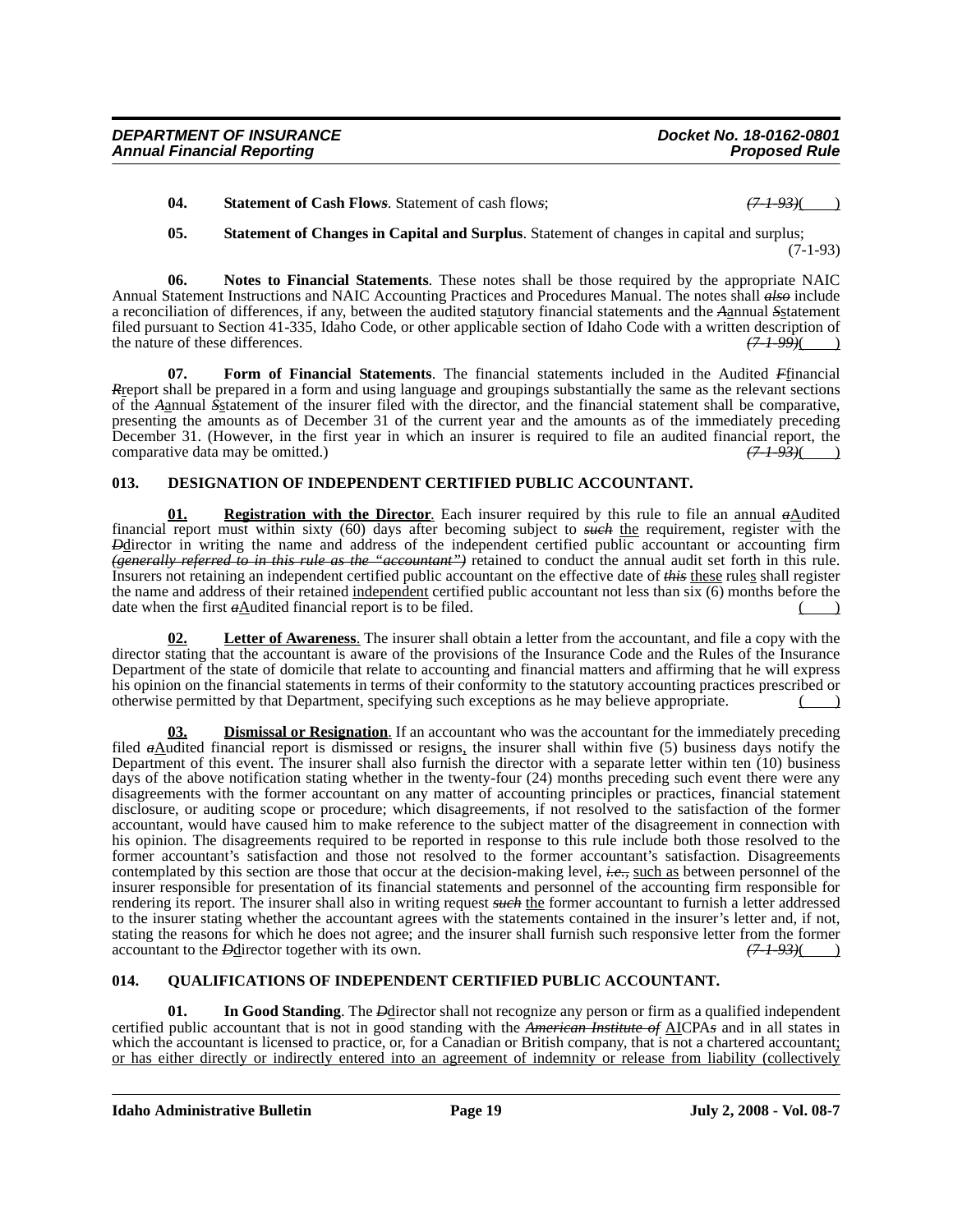| <b>DEPARTMENT OF INSURANCE</b>    | Docket No. 18-0162-0801 |
|-----------------------------------|-------------------------|
| <b>Annual Financial Reporting</b> | <b>Proposed Rule</b>    |

referred to as indemnification) with respect to the audit of the insurer.  $(7-1-93)($ 

**02. Conformance with Ethical and Professional Standards**. Except as otherwise provided *herein* in this chapter, the director shall recognize an independent certified public accountant as qualified as long as he *or she* conforms to the standards of his *or her* profession, as contained in the Code of Professional Ethics of the *American Institute of Certified Public Accountants* AICPA and Rules and Regulations and Code of Ethics and Rules of Professional Conduct of the Idaho Board of Public Accountancy, or similar code.  $\left(5-3-03\right)$ Professional Conduct of the Idaho Board of Public Accountancy, or similar code.  $\frac{(5-3-0.3)()}{(5-3-0.3)()}$ 

**03. Resolution of Disputes and Delinquency Proceedings**. A qualified independent certified public accountant may enter into an agreement with an insurer to have disputes relating to an audit resolved by mediation or arbitration. However, in the event of a delinquency proceeding commenced against the insurer under Title 41, Chapter 33, the mediation or arbitration provisions shall operate at the option of the statutory successor.

**0***3***4. Capacity to Render Report for Consecutive Years**. *No* The lead (or coordinating) audit partner or other person responsible for rendering a report (having primary responsibility for the audit) may not act in the capacity for more than *seven* five (*7*5) consecutive years. *Following period of service such* The person shall be disqualified from acting in that or a similar capacity for the same company or its insurance subsidiaries or affiliates for a period of *two* five (*2*5) consecutive years. An insurer may make application to the *D*director for relief from the above rotation requirement on the basis of unusual circumstances. This application should be made at least thirty (30) days before the end of the calendar year. The *D*director may consider the following factors in determining if the relief should be granted:<br>(7-1-99)( should be granted:

**a.** Number of partners, expertise of the partners or the number of insurance clients in the currently registered firm; (7-1-93)

**b.** Premium volume of the insurer; or (7-1-93)

**c.** Number of jurisdictions in which the insurer transacts business. *The requirements of Subsection 014.03 shall become effective two (2) years after the enactment of this chapter. (7-1-93)*( )

**05. Relief from Limitation on Consecutive Appointment of Lead Partner**. The insurer shall file, with its annual statement filing, the approval for relief from Subsection 014.04 of these rules, with the states that it is licensed in or doing business in and with the NAIC. If the nondomestic state accepts electronic filing with the NAIC, the insurer shall file the approval in an electronic format acceptable to the NAIC.

**0***4***6. Grounds for Not Recognizing as Qualified**. The director shall *not* neither recognize as a qualified independent certified public accountant, nor accept any annual Audited *F*financial *R*report, prepared in whole or in part by, any natural person who:  $(71.93)($ part by, any natural person who:

**a.** Has been convicted of fraud, bribery, a violation of the Racketeer Influenced and Corrupt Organizations Act, 18 U.S.C. Sections 1961*-* to 1968, or any dishonest conduct or practices under federal or state law; *(7-1-99)*( )

**b.** Has been found to have violated the insurance laws of this state with respect to any previous reports d under this rule; <u>or</u>  $\frac{(5-3-0.3)()}{(5-3-0.3)()}$ submitted under this rule; or

**c.** Has demonstrated a pattern or practice of failing to detect or disclose material information in previous reports filed under the provisions of *this* these rules*; or*. *(5-3-03)*( )

*d. Has either directly or indirectly entered into an agreement of indemnity or release from liability (collectively referred to as indemnification) with respect to the audit of the insurer. (5-3-03)*

**0***5***7. Hearings**. The director of *I*insurance may, as provided in Chapter 52, Title 67 and Chapter 2, Title 41, Idaho Code and IDAPA 04.01.11, hold a hearing to determine whether an independent certified public accountant is qualified and, considering the evidence presented, may rule that the accountant is not qualified for purposes of expressing his opinion on the financial statements in the annual Audited *F*financial *R*report made pursuant to this rule and require the insurer to replace the accountant with another whose relationship with the insurer is qualified within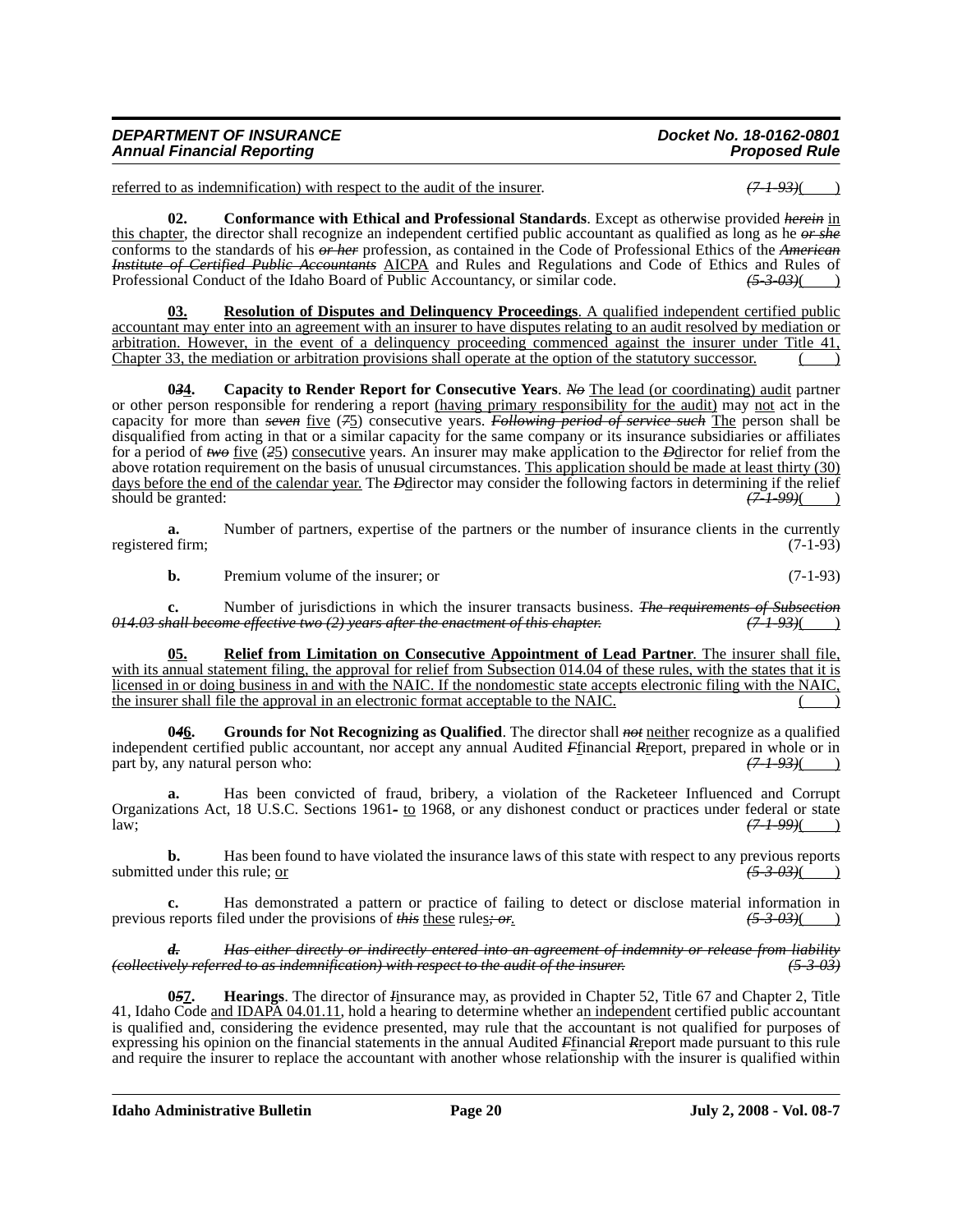#### *DEPARTMENT OF INSURANCE Docket No. 18-0162-0801* **Annual Financial Reporting**

the meaning of *this* these rules*-chapter*.  $(7-1-93)$ (

*06. Delinquency Proceeding. A qualified independent certified public accountant may enter into an agreement with an insurer to have disputes relating to an audit resolved by mediation or arbitration. However, in the event of a delinquency proceeding commenced against the insurer under Title 41, Chapter 33, Idaho Code, the mediation or arbitration provisions shall operate at the option of the statutory successor. (5-3-03)*

**08. Prohibited Services.** The director shall not recognize as a qualified independent certified public accountant, nor accept an annual Audited financial report, prepared in whole or in part by an accountant who provides to an insurer, contemporaneously with the audit, the following non-audit services:

**a.** Bookkeeping or other services related to the accounting records or financial statements of the  $\frac{1}{2}$  insurer; ( )

- **b.** Financial information systems design and implementation;
- **c.** Appraisal or valuation services, fairness opinions, or contribution-in-kind reports.

**d.** Actuarially-oriented advisory services involving the determination of amounts recorded in the financial statements. The accountant may assist an insurer in understanding the methods, assumptions and inputs used in the determination of amounts recorded in the financial statement only if it is reasonable to conclude that the services provided will not be subject to audit procedures during an audit of the insurer's financial statements. An accountant's actuary may also issue an actuarial opinion or certification ("opinion") on an insurer's reserves if the following conditions have been met:

i. Neither the accountant nor the accountant's actuary has performed any management functions or made any management decisions;

ii. The insurer has competent personnel (or engages a third party actuary) to estimate the reserves for which management takes responsibility; and

iii The accountant's actuary tests the reasonableness of the reserves after the insurer's management has determined the amount of the reserves;

**e.** Internal audit outsourcing services; **f.** Management functions or human resources; **g.** Broker or dealer, investment adviser, or investment banking services;  $($ **h.** Legal services or expert services unrelated to the audit; or

**i.** Any other services that the director determines, by rule, are impermissible.

**09. Principles of Independence**. In general, the principles of independence with respect to services provided by the qualified independent certified public accountant are largely predicated on three (3) basic principles, violations of which would impair the accountant's independence. The principles are that the accountant: ( )

| а. | cannot function in the role of management;        |  |
|----|---------------------------------------------------|--|
|    | cannot audit his own work; and                    |  |
|    | cannot serve in an advocacy role for the insurer. |  |

**10. Exemption from Prohibited Services**. Insurers having direct written and assumed premiums of less than one hundred million dollars (\$100,000,000) in any calendar year may request an exemption from Subsection 014.08 of these rules. The insurer shall file with the director a written statement discussing the reasons why the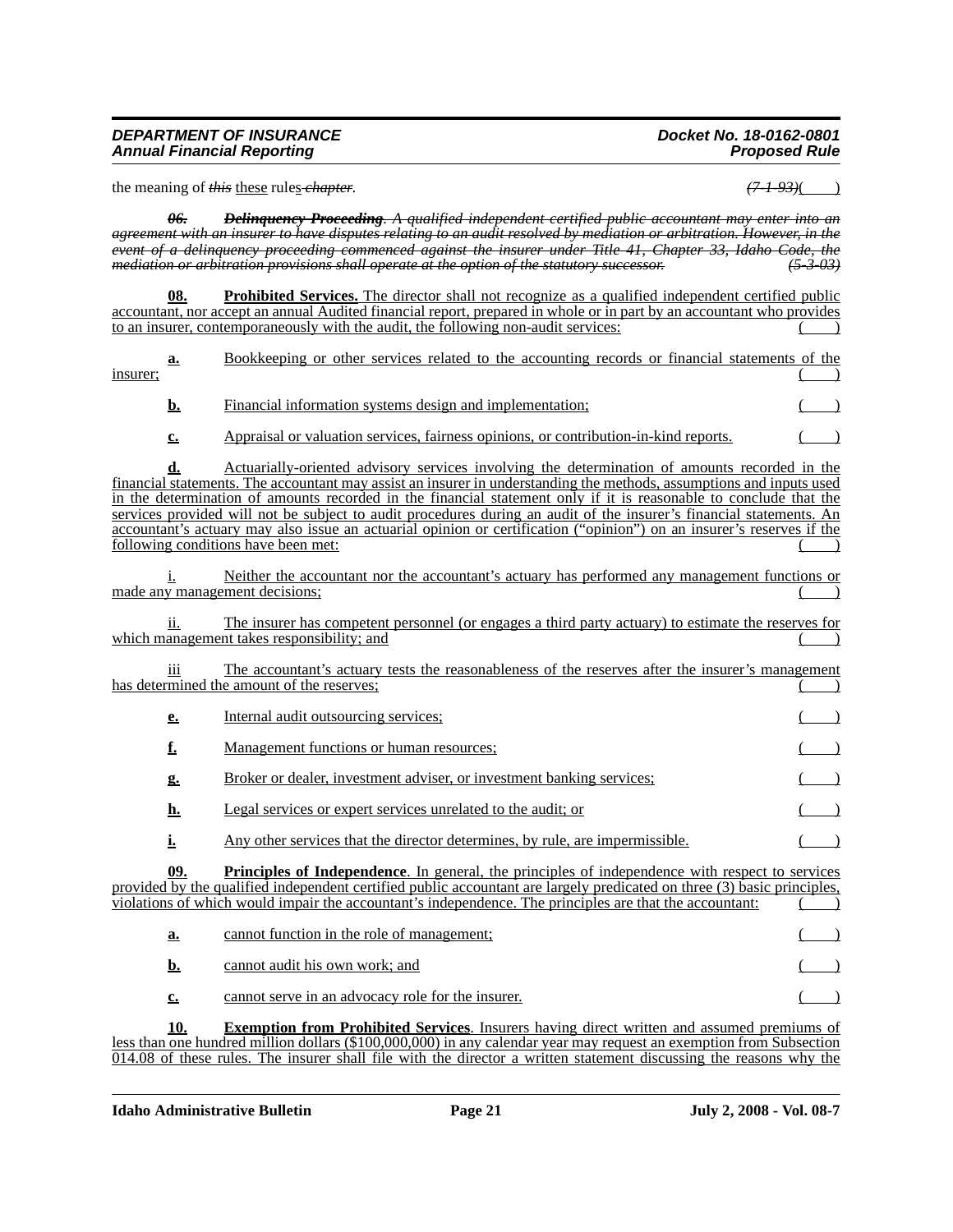insurer should be exempt from these provisions. If the director finds, upon review of this statement, that compliance with this regulation would constitute a financial or organizational hardship upon the insurer, an exemption may be granted.  $($ 

**11. Permitted Non-Audit Services**. A qualified independent certified public accountant who performs the audit may engage in other non-audit services, including tax services, that are not described in Subsection 014.08 of these rules, or that do not conflict with Subsection 014.09 of these rules, only if the activity is approved in advance by the Audit committee, in accordance with Subsection 014.12 of these rules.

**12. Preapproval Required by Audit Committee**. All auditing services and non-audit services provided to an insurer by the qualified independent certified public accountant of the insurer shall be preapproved by the Audit committee. The preapproval requirement is waived with respect to non-audit services if the insurer is a SOX Compliant Entity or a direct or indirect wholly-owned subsidiary of a SOX Compliant Entity; or ( )

**a.** The aggregate amount of all such non-audit services provided to the insurer constitutes not more than five percent (5%) of the total amount of fees paid by the insurer to its qualified independent certified public accountant during the fiscal year in which the non-audit services are provided;

**b.** The services were not recognized by the insurer at the time of the engagement to be non-audit services; and  $($ )

The services are promptly brought to the attention of the Audit committee and approved prior to the completion of the audit by the Audit committee or by one (1) or more members of the Audit committee who are the members of the board of directors to whom authority to grant such approvals has been delegated by the Audit  $\blacksquare$  ) committee.

**13. Delegation by Audit Committee**. The Audit committee may delegate to one (1) or more designated members of the Audit committee the authority to grant the preapprovals required by Subsection 014.12 of these rules. The decisions of any member to whom this authority is delegated shall be presented to the full Audit committee at each of its scheduled meetings.

**14. Prior Employment Prohibited**. The director shall not recognize an independent certified public accountant as qualified for a particular insurer if a member of the board, president, chief executive officer, controller, chief financial officer, chief accounting officer, or any person serving in an equivalent position for that insurer, was employed by the independent certified public accountant and participated in the audit of that insurer during the one (1) year period preceding the date that the most current statutory opinion is due. Subsection 014.14 of these rules, shall only apply to partners and senior managers involved in the audit.

**a.** An insurer may make application to the director for relief from Subsection 014.14 of these rules, on the basis of unusual circumstances.  $($ 

The insurer shall file, with its annual statement filing, the approval for relief from Subsection 014.14 of these rules, with the states that it is licensed in or doing business in and the NAIC. If the nondomestic state accepts electronic filing with the NAIC, the insurer shall file the approval in an electronic format acceptable to the NAIC.  $N$ AIC.  $($ 

## **015. CONSOLIDATED OR COMBINED AUDITS.**

An insurer may make written application to the *D*director for approval to file audited consolidated or combined financial statements in lieu of separate annual audited financial statements if the insurer is part of a group of insurance companies *which* that utilizes a pooling or one hundred percent reinsurance agreement that affects the solvency and integrity of the insurer's reserves and such insurer cedes all of its direct and assumed business to the pool. In such cases, a columnar consolidating or combining worksheet shall be filed with the report, as follows: *(7-1-93)*( )

**01.** Worksheet. Amounts shown on the consolidated or combined Audited *F***f**inancial *R*report shall be the worksheet: shown on the worksheet.;

**02. Separate Amounts**. Amounts for each insurer subject to this section shall be stated separately*.*;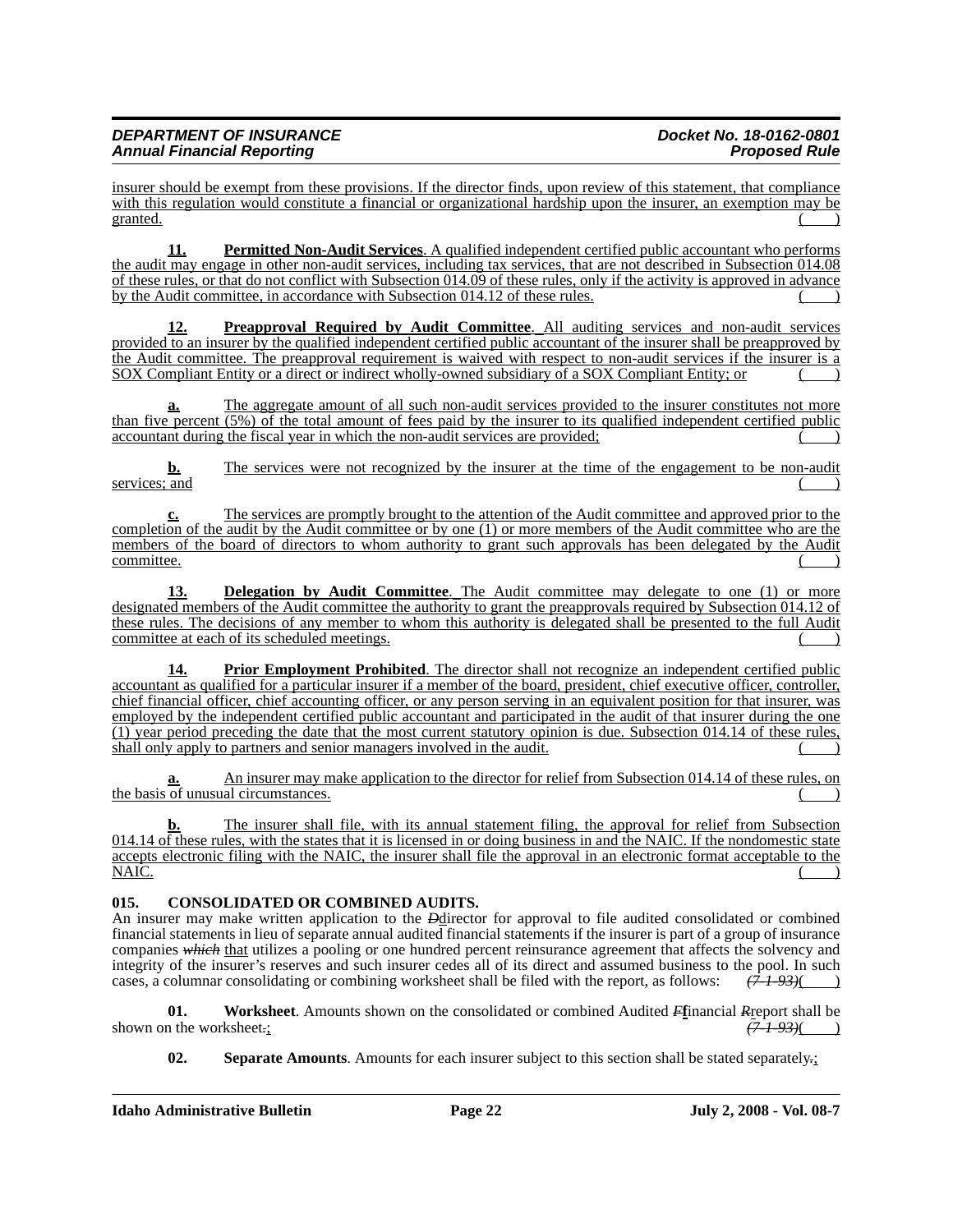*(7-1-93)*( )

**03. Noninsurance Operations**. Noninsurance operations may be shown on the worksheet on a combined or individual basis.;  $(7-1-93)$ 

**04.** Explanations of Consolidating and Eliminating Entries. Explanations of consolidating and ng entries shall be included<sub>r</sub>; and eliminating entries shall be included*.*; and *(7-1-93)*( )

**05. Reconciliation**. A reconciliation shall be included of any differences between the amounts shown in the individual insurer columns of the worksheet and comparable amounts shown on the *A*annual *S*<sub>statement of the insurers.  $(71.93)($ </sub> insurers. *(7-1-93)*( )

**016. SCOPE OF AUDIT AND REPORT OF INDEPENDENT CERTIFIED PUBLIC ACCOUNTANT.**

Financial statements furnished pursuant to Section 012 hereof shall be *audited* examined by *an* the independent certified public accountant*,*. The audit of the insurer's financial statements shall be conducted in accordance with generally accepted auditing standards. In accordance with AU Section 319 of the Professional Standards of the AICPA, Consideration of Internal Control in a Financial Statement Audit, the independent certified public accountant should obtain an understanding of internal control sufficient to plan the audit. To the extent required by AU 319, for those insurers required to file a Management's Report of Internal Control over Financial Reporting pursuant to Section 023, the independent certified public accountant should consider (as that term is defined in Statement on Auditing Standards (SAS) No. 102, Defining Professional Requirements in Statements on Auditing Standards or its replacement) the most recently available report in planning and performing the audit of the statutory financial statements. Consideration *should also* shall be given to *such* the other procedures illustrated in the Financial Condition Examiner's Handbook promulgated by the National Association of Insurance Commissioners as the independent certified public accountant deems necessary.  $(7-1-93)($ independent certified public accountant deems necessary. *(7-1-93)*( )

#### **017. NOTIFICATION OF ADVERSE FINANCIAL CONDITION.**

*An* The insurer required to furnish *an* the annual Audited *F*financial *R*report shall require the independent certified public accountant to report, in writing, within five  $(5)$  business days to the board of directors or its  $\vec{a}$ Audit committee any determination by the independent certified public accountant that the insurer has materially misstated its financial condition as reported to the director as of the balance sheet date currently under *examination* audit or that the insurer does not meet the minimum capital and surplus requirements of *the* Title 41, Idaho *Insurance Statute* Code, as of that date. An insurer who that has received a report pursuant to this paragraph shall forward a copy of the report to the *Deliversion within five* (5) business days of receipt of *such* the report and shall provide the independent certified public accountant making the report with evidence of the report being furnished to the *D*director. If the independent certified public accountant fails to receive such evidence within the required five (5) business day period, the independent certified public accountant shall furnish to the *D*director a copy of its report within the next five (5) business days. No independent certified public accountant shall be liable in any manner to any person for any statement made in connection with Section 017 if *such* the statement is made in good faith in compliance with Section 017. If the accountant, subsequent to the date of the Audited *F*financial *R*report filed pursuant to this rule, becomes aware of facts which might have affected his report, the *Department* director notes the obligation of the accountant to take action as prescribed in Volume 1, Section AU 561 of the Professional Standards of the *American Institute of Certified Public Accountants* AICPA.

#### **018.** *REPORT ON SIGNIFICANT DEFICIENCIES IN INTERNAL CONTROLS* **COMMUNICATION OF INTERNAL CONTROL RELATED MATTERS NOTED IN AN AUDIT.**

In addition to the *a*Annual audited financial *statements* report, each insurer shall furnish the director with a written *report prepared by the accountant describing significant deficiencies in the insurer's* communication as to any unremediated material weaknesses in its *i*Internal control *structure* over financial reporting noted *by the accountant* during the audit. *SAS No. 60, Communication of Internal Control Structure Matters Noted in An Audit (AU Section 325 of the Professional Standards of the American Institute of Certified Public Accountants) requires an accountant to communicate significant deficiencies (known as "reportable conditions") noted during a financial statement audit to the appropriate parties within an entity. A "none" report should be issued if the accountant does not identify significant deficiencies. The Report on Significant Deficiencies in Internal Controls is to be filed with the Audited Financial Report.* Such communication shall be prepared by the accountant within sixty (60) days after the filing of the annual Audited financial report, and shall contain a description of any unremediated material weakness (as the term material weakness is defined by Statement on Auditing Standard 60, Communication of Internal Control Related

**Idaho Administrative Bulletin Page 23 July 2, 2008 - Vol. 08-7**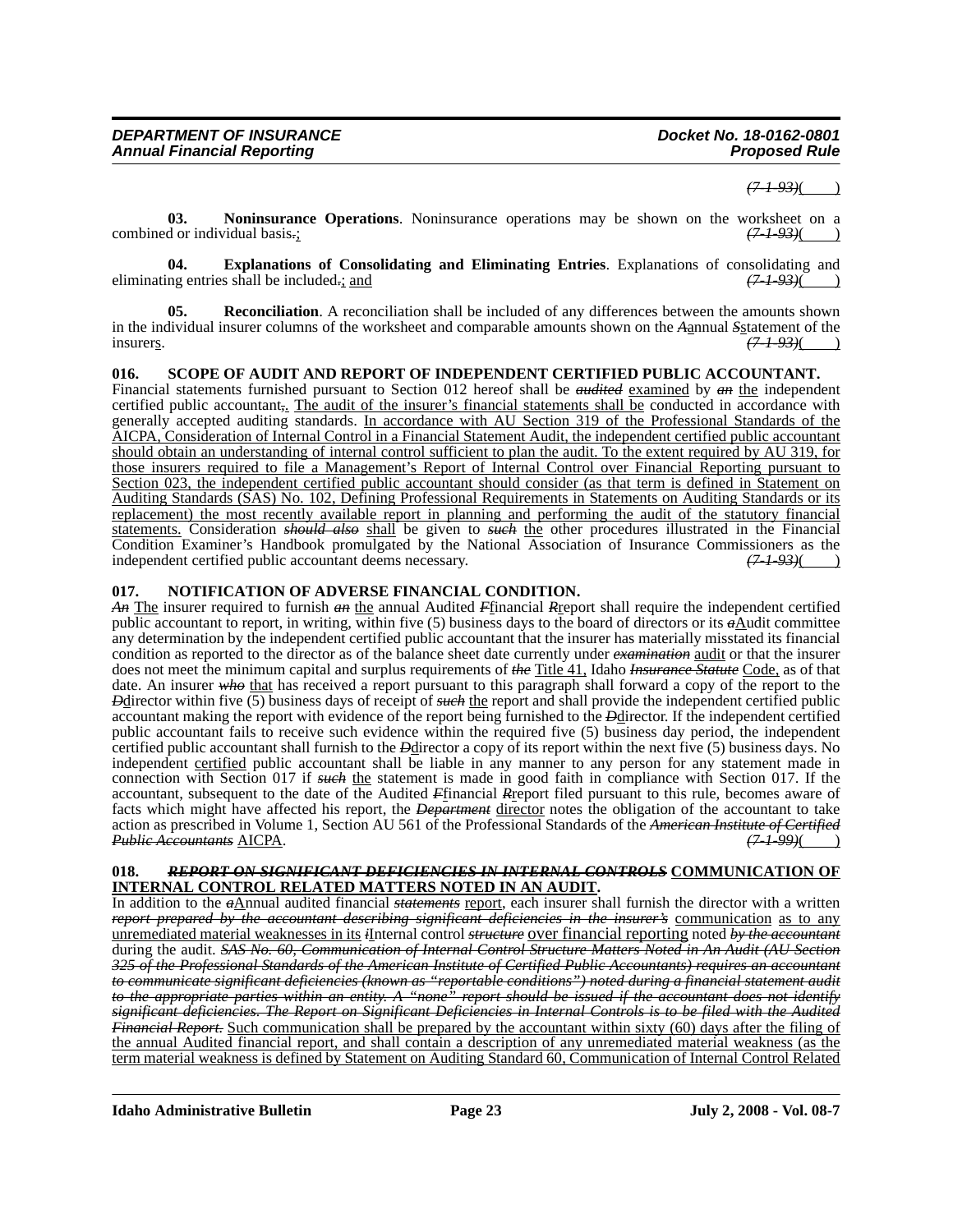## *DEPARTMENT OF INSURANCE Docket No. 18-0162-0801* **Annual Financial Reporting**

Matters Noted in an Audit, or its replacement) as of December 31 immediately preceding (so as to coincide with the Audited financial report discussed in Section 011.01) in the insurer's Internal control over financial reporting noted by the accountant during the course of their audit of the financial statements. If no unremediated material weaknesses were noted, the communication should so state. The insurer is required to provide a description of *the* remedial actions taken or proposed to correct *significant deficiencies* <u>unremediated material weaknesses</u>, if *such* the actions are not described in the accountant's *report* communication. (7-1-99)(4) not described in the accountant's *report* communication.

## **019. ACCOUNTANT'S LETTER OF QUALIFICATION.**

The accountant shall furnish the insurer in connection with, and for inclusion in, the filing of the annual  $\frac{\partial \text{A}}{\partial t}$  (7-1-93)( (7-1-93)( ) financial report, a letter stating:

**01. Independence**. That the accountant is independent with respect to the insurer and conforms to the standards of his *or her* profession as contained in the Code of Professional Ethics and pronouncements of the *American Institute of Certified Public Accountants* AICPA and the Rules of Professional Conduct of the Idaho Board of Public Accountancy, or similar code*.*; *(7-1-93)*( )

**02. Background and Experience**. The background and experience in general, and the experience in audits of insurers of the staff assigned to the engagement and whether each is an independent certified public accountant. Nothing within this rule shall be construed as prohibiting the accountant from utilizing such staf she deems appropriate where use is consistent with the standards prescribed by generally accepted auditing standards: standards*.*; *(7-1-93)*( )

**03. Compliance with Rule**. That the accountant understands the annual *a*Audited financial report and his opinion thereon will be filed in compliance with this rule and that the director will be relying on this information<br>in the monitoring and regulation of the financial position of insurers. in the monitoring and regulation of the financial position of insurers.

**04. Consent to Requirements of Section 020**. That the accountant consents to the requirements of Section 020 of *this* these rules and that the accountant consents and agrees to make available for review by the *D*director, *his* or the director's designee or *his* appointed agent, the workpapers, as defined in Section 020.;

*(7-1-93)*( )

**05. Properly Licensed**. A representation that the accountant is properly licensed by an appropriate state licensing authority and is a member in good standing in the *American Institute of Certified Public Accountants.* AICPA; and *(7-1-93)*( )

**06.** Compliance with Section 014. A representation that the accountant is in compliance with the ents of Section 014 of *this* these rules.  $(7-1-93)$ requirements of Section 014 of *this* these rules.

#### **020. DEFINITION, AVAILABILITY AND MAINTENANCE OF** *CPA* **CERTIFIED PUBLIC ACCOUNTANTS WORKPAPERS.**

Workpapers are the records kept by the independent certified public accountant of the procedures followed, the tests performed, the information obtained, and the conclusions reached pertinent to *his examination* the accountant's audit of the financial statements of an insurer. Workpapers, accordingly, may include audit planning documentation, work programs, analyses, memoranda, letters of confirmation and representation, abstracts of company documents and schedules or commentaries prepared or obtained by the independent certified public accountant in the course of his *examination* audit of the financial statements of an insurer and which support *his* the accountant's opinion *thereof*. Every insurer required to file an Audited *F*financial *R*report pursuant to this rule, shall require the accountant to make available for review by the insurance *D*department examiners, all workpapers prepared in the conduct of the accountant's *examination* audit and any communications related to the audit between the accountant and the insurer, at the office of the insurer, at the *I*insurance *D*department or at any other reasonable place designated by the director. The insurer shall require that the accountant retain the audit workpapers and communications until the *I*insurance *D*department has filed a *R*report on *E*examination covering the period of the audit but no longer than seven (7) years from the date of the audit report. In the conduct of the aforementioned periodic review by the insurance. *D*department examiners, it shall be agreed that photocopies of pertinent audit workpapers may be made and retained by the *D*department. Such reviews by the *D*department examiners shall be considered investigations and all working papers and communications obtained during the course of such investigations shall be afforded the same confidentiality as other *investigative* examination workpapers generated by the *D*department. *(7-1-99)*( )

**Idaho Administrative Bulletin Page 24 July 2, 2008 - Vol. 08-7**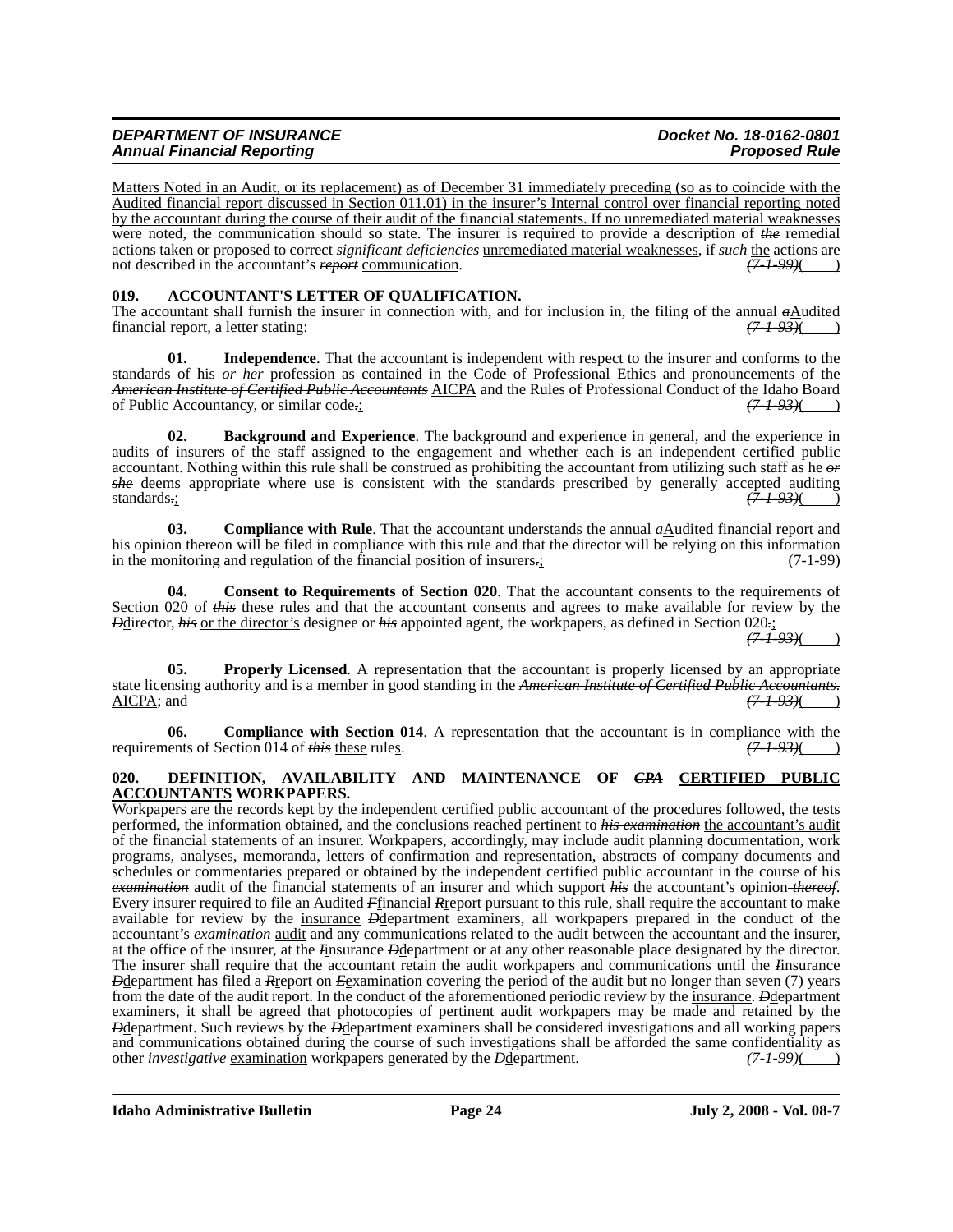#### **021. REQUIREMENTS FOR AUDIT COMMITTES.**

This section shall not apply to foreign or alien insurers licensed in this state or an insurer that is a SOX Compliant Entity or a direct or indirect wholly-owned subsidiary of a SOX Compliant Entity. ( )

**01. Responsibility**. The Audit committee shall be directly responsible for the appointment, compensation and oversight of the work of any accountant (including resolution of disagreements between management and the accountant regarding financial reporting) for the purpose of preparing or issuing the Audited financial report or related work pursuant to this chapter. Each accountant shall report directly to the Audit committee.  $($ 

**02. Corporate Membership**. Each member of the Audit committee shall be a member of the board of directors of the insurer or a member of the board of directors of an entity elected pursuant to Subsection 021.05 and Section 010 of these rules.

**03. Independence**. In order to be considered independent for purposes of Section 021, a member of the Audit committee may not, other than in his capacity as a member of the Audit committee, the board of directors, or any other board committee, accept any consulting, advisory or other compensatory fee from the entity or be an affiliated person of the entity or any subsidiary thereof. However, if law requires board participation by otherwise non-independent members, that law shall prevail and such members may participate in the Audit committee and be designated as independent for Audit committee purposes, unless they are an officer or employee of the insurer or one  $(1)$  of its affiliates.

**04. Continuation of Service**. If a member of the Audit committee ceases to be independent for reasons outside the member's reasonable control, that person, with notice by the responsible entity to the director, may remain an Audit committee member of the responsible entity until the earlier of the next annual meeting of the responsible entity or one (1) year from the occurrence of the event that caused the member to be no longer independent.

**05. Controlling Person**. To exercise the election of the controlling person to designate the Audit committee for purposes of this chapter, the ultimate controlling person shall provide written notice to the directors of insurance of the affected insurers. Notification shall be made timely prior to the issuance of the statutory audit report and include a description of the basis for the election. The election can be changed through notice to the director by the insurer, which shall include a description of the basis for the change. The election shall remain in effect for perpetuity, until rescinded.

**06. Accountant's Reports to Audit Committee**. The Audit committee shall require the accountant that performs for an insurer any audit required by this regulation to timely report to the Audit committee in accordance with the requirements of SAS 61, Communication with Audit Committees, or its replacement. If an insurer is a member of an insurance holding company system, the reports required by Subsection 021.06 of these rules, may be provided to the Audit committee on an aggregate basis for insurers in the holding company system, provided that any substantial differences among insurers in the system are identified to the Audit committee. The accountant's reports shall include:

**a.** All significant accounting policies and material permitted practices;

**b.** All material alternative treatments of financial information within statutory accounting principles that have been discussed with management officials of the insurer, ramifications of the use of the alternative disclosures and treatments, and the treatment preferred by the accountant; and

**c.** Other material written communications between the accountant and the management of the insurer, such as any management letter or schedule of unadjusted differences.

**07. Required Proportion of Independent Audit Committee Members**. The proportion of independent Audit committee members shall meet or exceed the following criteria:

**Idaho Administrative Bulletin Page 25 July 2, 2008 - Vol. 08-7**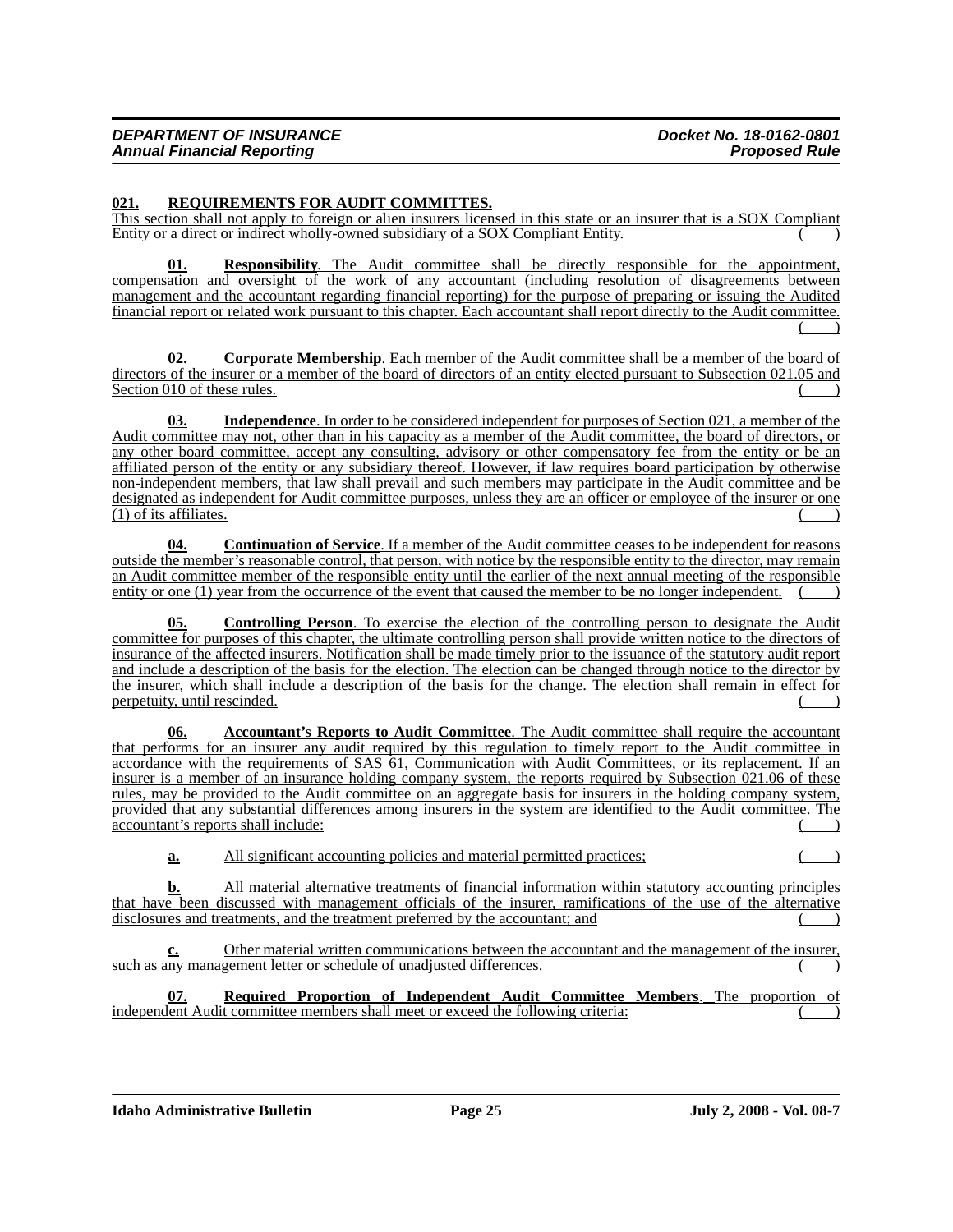| <b>Prior Calendar Year Direct Written and Assumed Premiums</b>                                                                                                                                                                                                                                                                                                                           |                                    |                    |  |  |  |
|------------------------------------------------------------------------------------------------------------------------------------------------------------------------------------------------------------------------------------------------------------------------------------------------------------------------------------------------------------------------------------------|------------------------------------|--------------------|--|--|--|
| $$0 - $300.000.000$                                                                                                                                                                                                                                                                                                                                                                      | Over \$300,000,000 - \$500,000,000 | Over \$500,000,000 |  |  |  |
| Majority (50% or more) of<br>Supermajority of members (75%)<br>No minimum requirements. See<br>members shall be independent.<br>or more) shall be independent.<br>also Note A and B.<br>See also Note A and B.<br>See also Note A.                                                                                                                                                       |                                    |                    |  |  |  |
| <b>Note A:</b> The director has authority afforded by state law to require the entity's board to enact improvements<br>to the independence of the Audit committee membership if the insurer is in a RBC action level event,<br>meets one or more of the standards of an insurer deemed to be in hazardous financial condition, or<br>otherwise exhibits qualities of a troubled insurer. |                                    |                    |  |  |  |
| Note B: All insurers with less than \$500,000,000 in prior year direct written and assumed premiums are<br>encouraged to structure their Audit committees with at least a supermajority of independent Audit<br>committee members.                                                                                                                                                       |                                    |                    |  |  |  |
| Note C: Prior calendar year direct written and assumed premiums shall be the combined total of direct                                                                                                                                                                                                                                                                                    |                                    |                    |  |  |  |

premiums and assumed premiums from non-affiliates for the reporting entities.

 $($  )

**Hardship Waiver.** An insurer with direct written and assumed premium, excluding premiums reinsured with the Federal Crop Insurance Corporation and Federal Flood Program, less than five hundred million dollars (\$500,000,000) may make application to the director for a waiver from the Section 021 requirements based upon hardship. The insurer shall file, with its annual statement filing, the approval for relief from Section 021 with the states that it is licensed in or doing business in and the NAIC. If the nondomestic state accepts electronic filing with the NAIC, the insurer shall file the approval in an electronic format acceptable to the NAIC.

## **022. CONDUCT OF INSURER IN CONNECTION WITH THE PREPARATION OF REQUIRED REPORTS AND DOCUMENTS.**

**01. False or Misleading Statements**. No director or officer of an insurer shall, directly or indirectly make or cause to be made a materially false or misleading statement to an accountant in connection with any audit, review or communication required under this chapter.

**02. Omissions**. No director or officer of an insurer shall, directly or indirectly omit to state, or cause another person to omit to state, any material fact necessary in order to make statements made, in light of the circumstances under which the statements were made, not misleading to an accountant in connection with any audit, review or communication required under this chapter.

**03. Coercion**. No officer or director of an insurer, or any other person acting under the direction thereof, shall directly or indirectly take any action to coerce, manipulate, mislead or fraudulently influence any accountant engaged in the performance of an audit pursuant to this chapter if that person knew or should have known that the action, if successful, could result in rendering the insurer's financial statements materially misleading. For purposes of Subsection 022.03 of these rules, actions that, "if successful, could result in rendering the insurer's financial statements materially misleading" include, but are not limited to, actions taken at any time with respect to the professional engagement period to coerce, manipulate, mislead or fraudulently influence an accountant:

**a.** To issue or reissue a report on an insurer's financial statements that is not warranted in the circumstances (due to material violations of statutory accounting principles prescribed by the director, generally accepted auditing standards, or other professional or regulatory standards);

Not to perform audit, review or other procedures required by generally accepted auditing standards or other professional standards;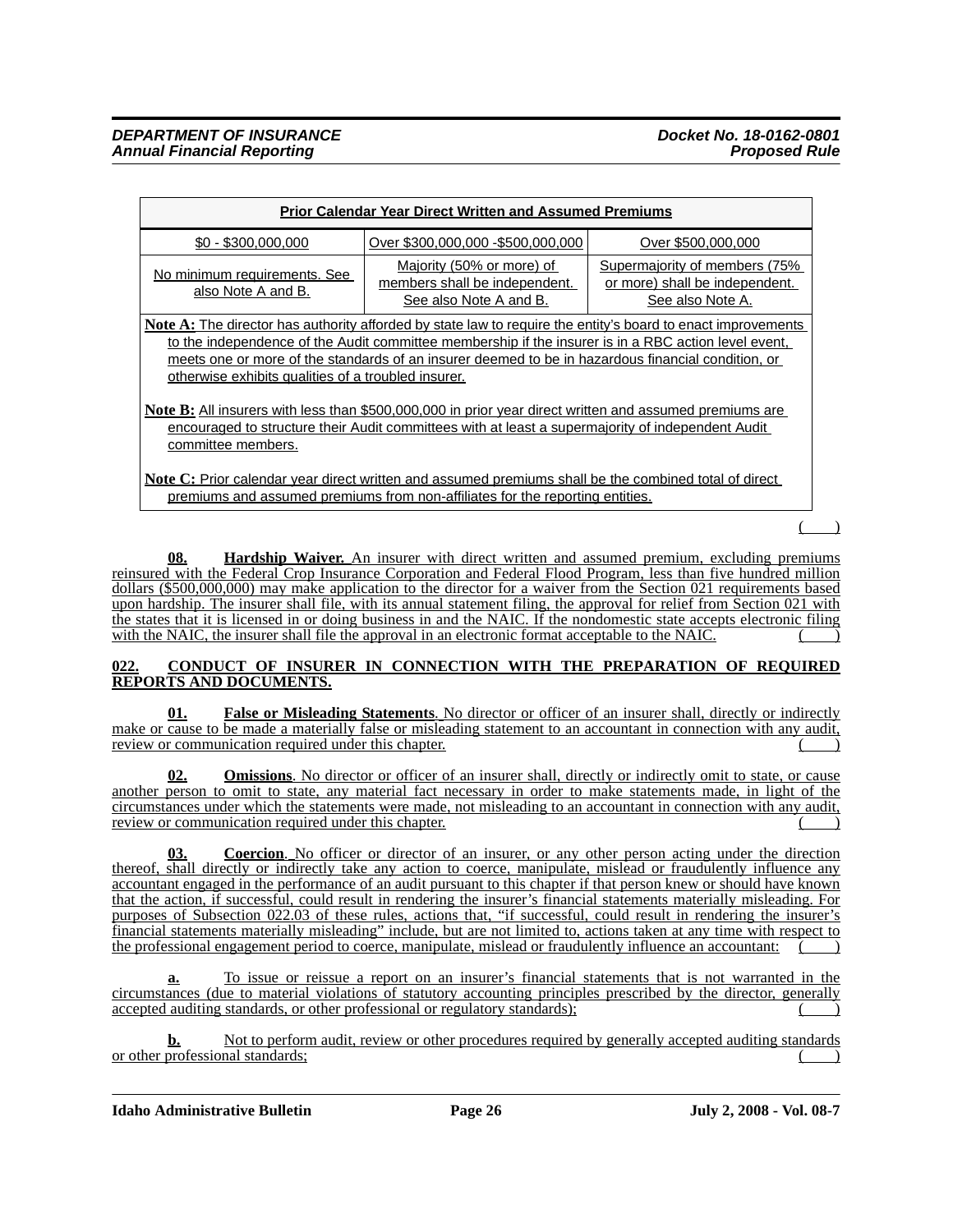| $c_{\cdot}$ | Not to withdraw an issued report; or |  |  |  |  |  |
|-------------|--------------------------------------|--|--|--|--|--|
|             |                                      |  |  |  |  |  |

# **d.** Not to communicate matters to an insurer's Audit committee.

# **023. MANAGEMENT'S REPORT OF INTERNAL CONTROL OVER FINANCIAL REPORTING.**

**01. Premium Threshold.** Every insurer required to file an Audited financial report pursuant to this chapter that has annual direct written and assumed premiums, excluding premiums reinsured with the Federal Crop Insurance Corporation and Federal Flood Program, of five hundred million dollars (\$500,000,000) or more shall prepare a report of the insurer's or Group of insurers' Internal control over financial reporting, as these terms are defined in Section 010. The report shall be filed with the director along with the Communication of Internal Control Related Matters Noted in an Audit described under Section 018. Management's Report of Internal Control over Financial Reporting shall be as of December 31 immediately preceding.

**RBC Level or Other Event**. Notwithstanding the premium threshold in Subsection 023.01 of these rules, the director may require an insurer to file Management's Report of Internal Control over Financial Reporting if the insurer is in any RBC level event, or meets any one (1) or more of the standards of an insurer deemed to be in hazardous financial condition as defined in IDAPA 18.01.66, "Director's Authority for Companies Deemed to be in Hazardous Financial Condition." (a)

**<u>Section 404**</u>. An insurer or a Group of insurers may file its or its parent's Section 404 Report and an addendum in satisfaction of this Section 023 requirement provided that those internal controls of the insurer or Group of insurers having a material impact on the preparation of the insurer's or Group of insurers' audited statutory financial statements (those items included in Subsections 012.02 through 012.07 of these rules) were included in the scope of the Section 404 Report. The addendum shall be a positive statement by management that there are no material processes with respect to the preparation of the insurer's or Group of insurers' audited statutory financial statements (those items included in Subsections 012.02 through 012.07 of these rules) excluded from the Section 404 Report. If there are internal controls of the insurer or Group of insurers that have a material impact on the preparation of the insurer's or Group of insurers' audited statutory financial statements and those internal controls were not included in the scope of the Section 404 Report, the insurer or Group of insurers may either file: ( )

**a.** A Section 023 report; or

**b.** The Section 404 Report and a Section 023 report for those internal controls that have a material impact on the preparation of the insurer's or Group of insurers' audited statutory financial statements not covered by the Section  $40\overline{4}$  Report, providing the insurer or Group of insurers is:

i. Directly subject to Section 404; ii. Part of a holding company system whose parent is directly subject to Section 404; iii. Not directly subject to Section 404 but is a SOX Compliant Entity; or

iv. A member of a holding company system whose parent is not directly subject to Section 404 but is a SOX Compliant Entity.

**04. Required Elements.** Management's Report of Internal Control over Financial Reporting shall  $\frac{\text{include}}{\text{.}}$ 

**a.** A statement that management is responsible for establishing and maintaining adequate Internal control over financial reporting;

**b.** A statement that management has established Internal control over financial reporting and an assertion, to the best of management's knowledge and belief, after diligent inquiry, as to whether its Internal control over financial reporting is effective to provide reasonable assurance regarding the reliability of financial statements in accordance with statutory accounting principles;

**Idaho Administrative Bulletin Page 27 July 2, 2008 - Vol. 08-7**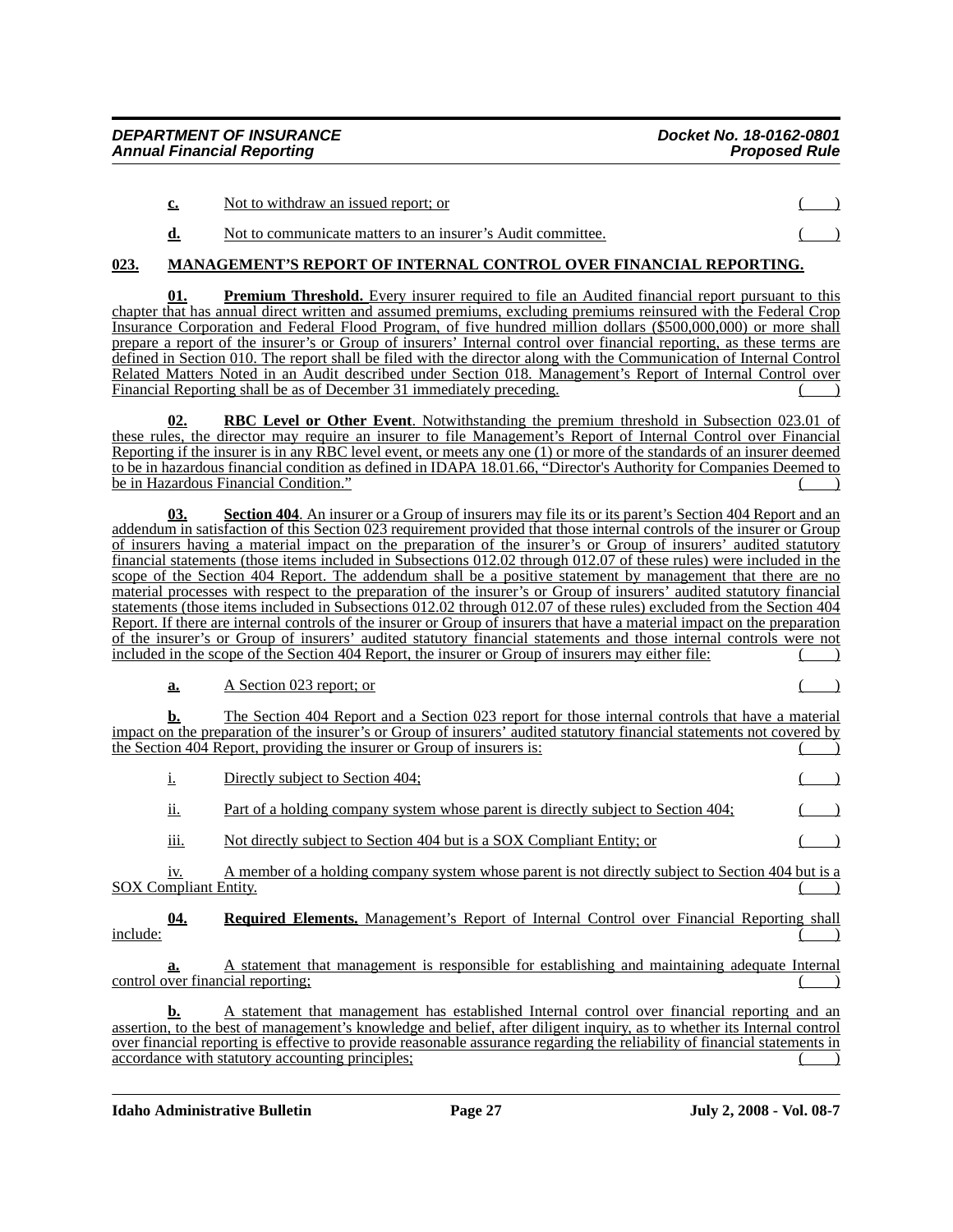| <b>DEPARTMENT OF INSURANCE</b>    | Docket No. 18-0162-0801 |
|-----------------------------------|-------------------------|
| <b>Annual Financial Reporting</b> | <b>Proposed Rule</b>    |

**c.** A statement that briefly describes the approach or processes by which management evaluated the effectiveness of its Internal control over financial reporting; and

**d.** A statement that briefly describes the scope of work that is included and whether any internal controls were excluded;

**e.** Disclosure of any unremediated material weaknesses in the Internal control over financial reporting identified by management as of December 31 immediately preceding. Management is not permitted to conclude that the Internal control over financial reporting is effective to provide reasonable assurance regarding the reliability of financial statements in accordance with statutory accounting principles if there is one (1) or more unremediated material weaknesses in its Internal control over financial reporting;

**f.** A statement regarding the inherent limitations of internal control systems; and

**g.** Signatures of the chief executive officer and the chief financial officer (or equivalent position/title).  $($  )

**05. Documentation by Management.** Management shall document and make available upon financial condition examination the basis upon which its assertions, required in Subsection 023.04 of these rules, are made. Management may base its assertions, in part, upon its review, monitoring and testing of internal controls undertaken in the normal course of its activities. Management shall have discretion as to the nature of the internal control framework used, and the nature and extent of documentation, in order to make its assertion in a cost effective manner and, as such, may include assembly of or reference to existing documentation. Management's Report on Internal Control over Financial Reporting, required by Subsection 023.01 of these rules, and any documentation provided in support thereof during the course of a financial condition examination, shall be kept confidential by the Idaho Department of Insurance.

## **02***1***4. EXEMPTIONS AND EFFECTIVE DATES.**

**Exemptions Not Otherwise Provided.** Upon written application of any insurer, the director may grant an exemption from compliance with any and all provisions of *this* these rules if the *D*director finds, upon review of the application, that compliance with this rule would constitute a financial or organizational hardship upon the insurer. An exemption may be granted at any time and from time to time for a specified period or periods. Within ten (10) days from a denial of an insurer's written request for an exemption from this chapter, *such* the insurer may request in writing a hearing on its application for an exemption. *Such* The hearing shall be held in accordance with the *Rules of the* IDAPA 04.01.11, "Idaho *Department of Insurance* Rules of Administrative Procedure of the Attorney General," pertaining to administrative hearing procedures.

**Domestic Insurer Effective Dates:** Domestic insurers retaining a certified public accountant on the effective date of *this* these rules *chapter* who qualif*y*ies as independent shall comply with this rule *chapter* for the year ending December 31, *1992* 2010, and each year thereafter unless the *D*director permits otherwise. Domestic insurers not retaining a certified public accountant on the effective date of *this* these rules who qualif*y*ies as independent may meet the following schedule for compliance unless the *D*director permits otherwise.  $(7\overline{1}+93)($  )

*01***a.** *Effective Date.* As of December 31, *1992* 2010, file with the *D*director an Audited financial report: *(7-1-93)*( )

*a***b.** *Report of independent certified public accountant;* For the year ending December 31, 2011 and each year thereafter, such insurers shall file with the director all reports and communication required by this chapter. *(7-1-93)*( ) *b. Audited balance sheet; (7-1-93) c. Notes to audited balance sheet. (7-1-93)* **0***2***3.** *Effective Date* **Foreign Insurers**. *For the year ended December 31, 1993, and each year thereafter,*